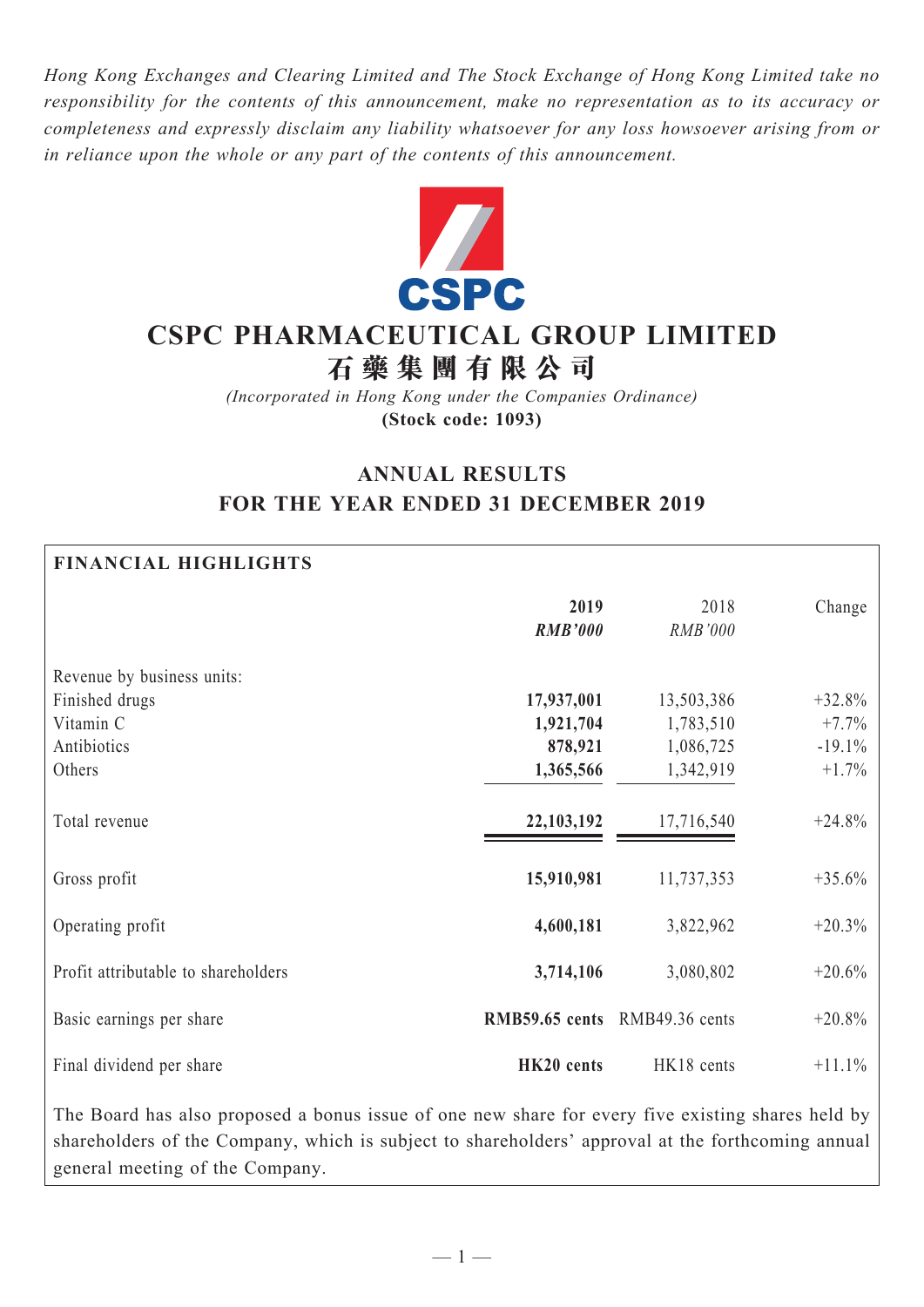### **Chairman's Statement**

#### **RESULTS**

For the year ended 31 December 2019, the Group achieved a revenue of RMB22,103 million, which was 24.8% higher than last year; and a profit attributable to shareholders of RMB3,714 million, which was 20.6% higher than last year. Basic earnings per share amounted to RMB59.65 cents.

#### **DIVIDEND**

The Board of Directors of the Company has recommended the payment of a final dividend of HK20 cents per share for the year ended 31 December 2019 (2018: HK18 cents per share). Subject to approval by the shareholders at the forthcoming annual general meeting of the Company, the proposed final dividend will be payable on 3 July 2020 to shareholders of the Company whose names appear on the register of members of the Company on 23 June 2020.

#### **BONUS ISSUE OF SHARES**

The Board has also proposed a bonus issue of one new share for every five existing shares held by shareholders of the Company whose names appear on the register of members of the Company on 23 June 2020, which is subject to shareholders' approval at the forthcoming annual general meeting of the Company. Details of this bonus issue will be disclosed in the circular to be published by the Company in due course.

#### **INDUSTRY REVIEW**

The year 2019 has witnessed the continuous progress of national healthcare reform and the promulgation of a number of policies regulating the development of the pharmaceutical industry. The implementation of various important measures, including nationwide centralised procurement of medicines, national reimbursement drug list negotiation, key drugs for monitoring and prescription control, accelerating review of innovative drugs, consistency evaluations of generic drugs and pilot trial of Diagnosis Related Groups (DRGs), has profound impact on the development of the pharmaceutical industry. Under such policy environment, Chinese pharmaceutical enterprises will accelerate the transformation of development focus from generic drugs to innovative drugs. With the strong R&D capability of innovation, rich pipeline of products, outstanding commercialization capability and comprehensive productivity, the Group has fully grasped the opportunities brought by the healthcare reform, further consolidated its competitive advantages and enhanced its market position.

#### **BUSINESS REVIEW**

In 2019, the Group's innovative drug products continued to maintain rapid growth. Key products such as NBP, Duomeisu, Jinyouli and Keaili recorded remarkable sales results once again. The new inclusion into 4 guidelines and conducting of more than 100 medical research projects cumulatively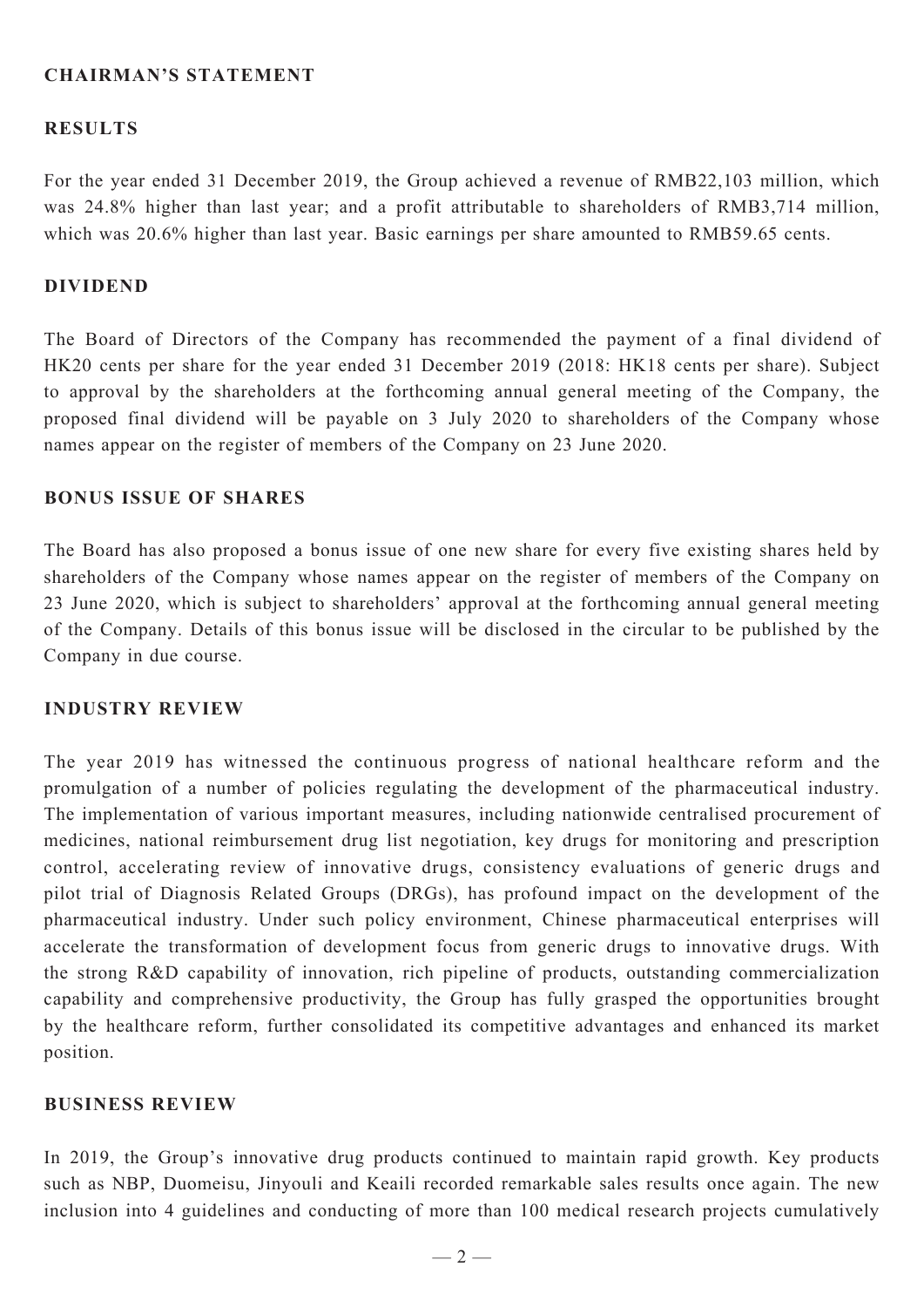provided NBP with strong support for market penetration and continuous growth. The oncology drugs further enhanced their market coverage over target hospitals with the continuous increase in investment in academic-based promotion and expansion of professional sales force. Keaili has taken less than 2 years to build its sales team to nearly 1,000 people covering nearly 1,500 hospitals, and achieved a breakthrough in sales growth. For common generic drug products, Encun (clopidogrel bisulfate tablets) won the first place at the nationwide expansion tender of the "4+7" centralised procurement and rapidly entered the hospital market, demonstrating the development advantages of the Group's common generic drug products under the policy of nationwide centralised procurement of medicines. During the year, the Group's Qixiao (arbidol hydrochloride tablets) was relaunched. Its efficacy was quickly confirmed during the novel coronavirus epidemic, and was included into the national "Guidelines for Diagnosis and Treatment of Influenza" and "Guidelines for Diagnosis and Treatment of Novel Coronavirus Pneumonia".

Since the beginning of 2019, a total of 10 products have been granted drug registration approval in China, 16 products granted clinical trial approval and 17 products have passed the consistency evaluation of generic drugs. In addition, Xuanning was granted marketing approval by the U.S. Food and Drug Administration (FDA) during the year, making it the first Chinese innovative drug granted full approval by U.S. FDA. Key product Amphotericin B Cholesteryl Sulfate Complex has been qualified for priority review and is expected to be approved for launch in 2020; Mitoxantrone Liposome has completed enrolment for pivotal clinical trial and submitted the application for pre-NDA meeting; Duvelisib Capsules and JMT103 (RANKL target) have entered the pivotal clinical trial stage, being the fastest in China; ALMB-0166 and ALMB-0168 have been granted approval to commence clinical trials in Australia. The clinical development of products and indications has made good progress during 2019.

#### **OUTLOOK**

In addition to maintaining stable growth of its existing products, the Group will enhance its R&D efficiency and expedite the launch of new drugs with high potentials. The Group will also formulate effective sales strategies in response to the market environment and product advantages, so as to improve product mix and enhance its comprehensive competitiveness. The existing key products such as NBP, Duomeisu, Jinyouli, Keaili and Xuanning have their own competitive edges in terms of market and brand. The Group will continue to adopt the sales strategy of academic-based promotion and market penetration or development to achieve sustained rapid growth of these products. Newly launched products will become new growth drivers. Most of these products, including Daxinning (dronedarone hydrochloride tablets), Shuanling (pentoxifylline injections/tablets), Meiluolin (ticagrelor tablets), Gubangjia (alendronate sodium-vitamin D3 tablets), Gaoshunsong (acemetacin extended-release capsules), Qixiao (arbidol hydrochloride tablets), Luoruite (erlotinib hydrochloride tablets), Enxi (pramipexole hydrochloride tablets), montelukast sodium tablets/chewable tablets, sitagliptin phosphate tablets and nintedanib esilate soft capsules, are exclusive or first-to-market products in China. With strong clinical demands, the market potential is expected to reach between RMB1 billion and RMB3 billion for a single product. The Group will also actively participate in the nationwide centralised procurement of medicines to leverage the opportunity provided by the policy, in order to facilitate generic drugs to rapidly occupy the hospital market.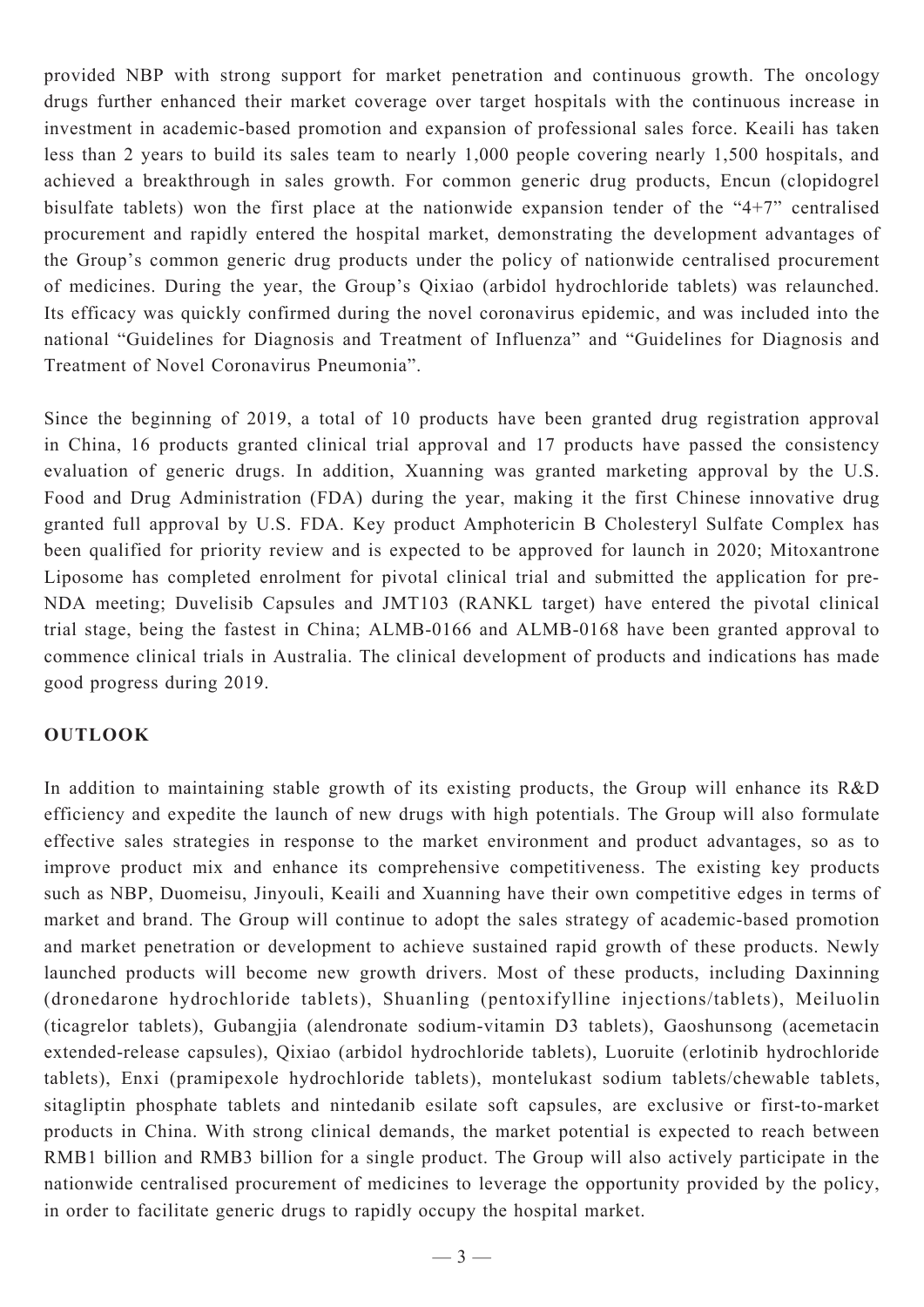The Group has a leading R&D team in China with R&D centres located in Shijiazhuang, Shanghai and Suzhou, as well as California and New Jersey in the U.S.. It has a comprehensive layout for small molecule and macromolecule innovative drugs and new preparations covering major therapeutic areas, with more than 300 products under development. The Group will adhere to innovative R&D strategies and continue to increase R&D investment to ensure a stable growth.

## **appreciation**

I would like to take this opportunity to express my gratitude to all staff for their dedication and hard work, and to all our shareholders and customers for their continued support.

> **CAI Dongchen** *Chairman*

Hong Kong, 30 March 2020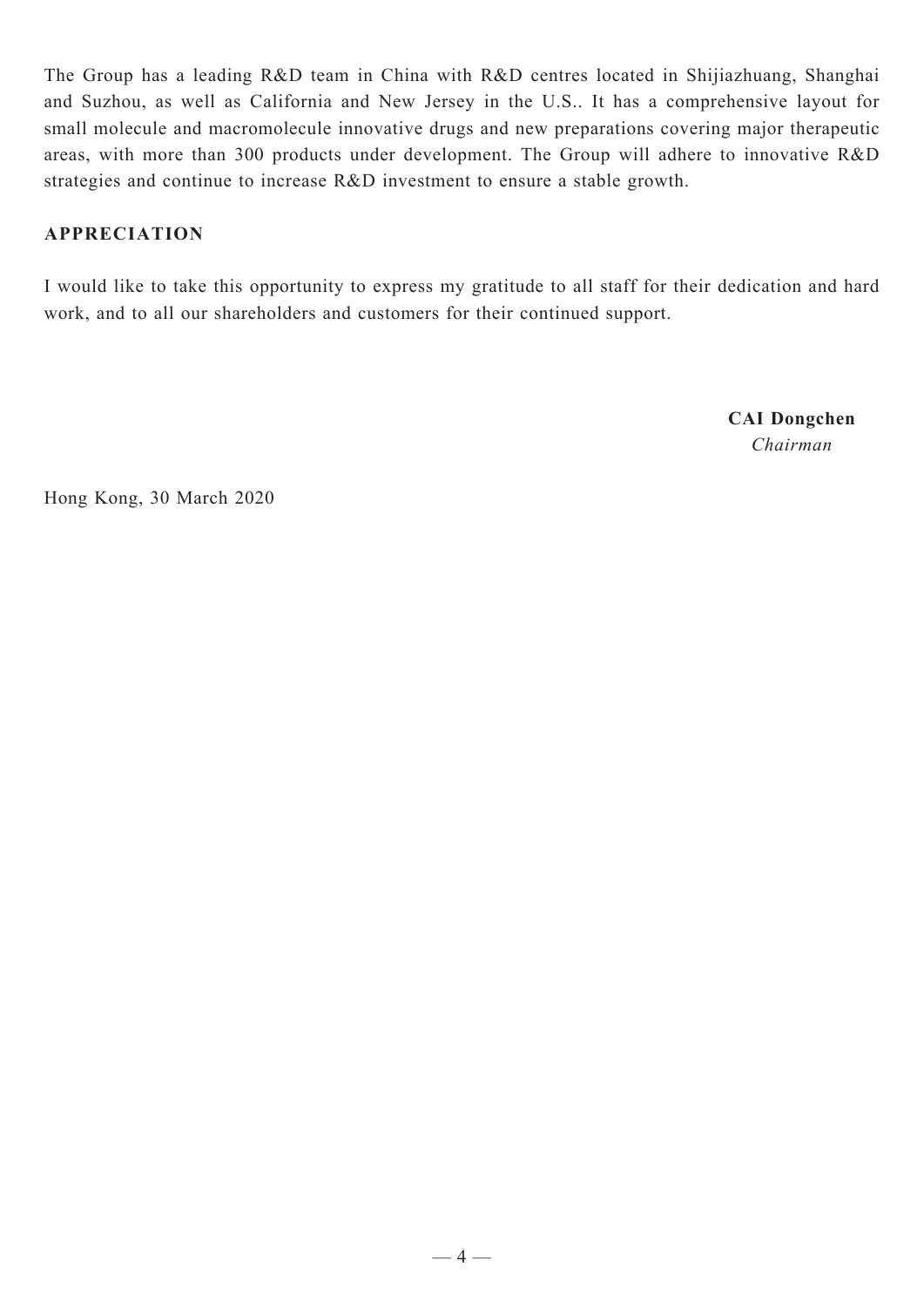### **RESULTS**

The Board of Directors of CSPC Pharmaceutical Group Limited (the "Company") is pleased to announce the audited consolidated results of the Company and its subsidiaries (the "Group") for the year ended 31 December 2019 as follows:

### **CONSOLIDATED STATEMENT OF PROFIT OR LOSS**

*For the year ended 31 December 2019*

|                                             | <b>Notes</b>             | 2019<br><b>RMB'000</b> | 2018<br><b>RMB'000</b><br>(Restated) |
|---------------------------------------------|--------------------------|------------------------|--------------------------------------|
| Revenue                                     | $\mathfrak{Z}$           | 22,103,192             | 17,716,540                           |
| Cost of sales                               |                          | (6, 192, 211)          | (5,979,187)                          |
| Gross profit                                |                          | 15,910,981             | 11,737,353                           |
| Other income                                |                          | 243,783                | 139,742                              |
| Other gains or losses                       |                          | 48,450                 | 155,195                              |
| Selling and distribution expenses           |                          | (8,712,083)            | (6, 184, 505)                        |
| Administrative expenses                     |                          | (748, 509)             | (656, 597)                           |
| Research and development expenses           |                          | (2,000,426)            | (1,342,101)                          |
| Other expenses                              |                          | (142, 015)             | (26, 125)                            |
| Operating profit                            |                          | 4,600,181              | 3,822,962                            |
| Finance costs                               |                          | (32, 426)              | (74, 337)                            |
| Share of results of joint ventures          |                          | 58,407                 | 43,554                               |
| Profit before tax                           | 5                        | 4,626,162              | 3,792,179                            |
| Income tax expense                          |                          | (892, 810)             | (733,760)                            |
| Profit for the year                         | $\overline{\mathcal{A}}$ | 3,733,352              | 3,058,419                            |
| Profit (loss) for the year attributable to: |                          | 3,714,106              | 3,080,802                            |
| Owners of the Company                       |                          | 19,246                 | (22, 383)                            |
| Non-controlling interests                   |                          | 3,733,352              | 3,058,419                            |
|                                             |                          | <b>RMB</b> cents       | RMB cents<br>(Restated)              |
| Earnings per share<br><b>Basic</b>          | 6                        | 59.65                  | 49.36                                |
| Diluted                                     | 6                        | 59.64                  | N/A                                  |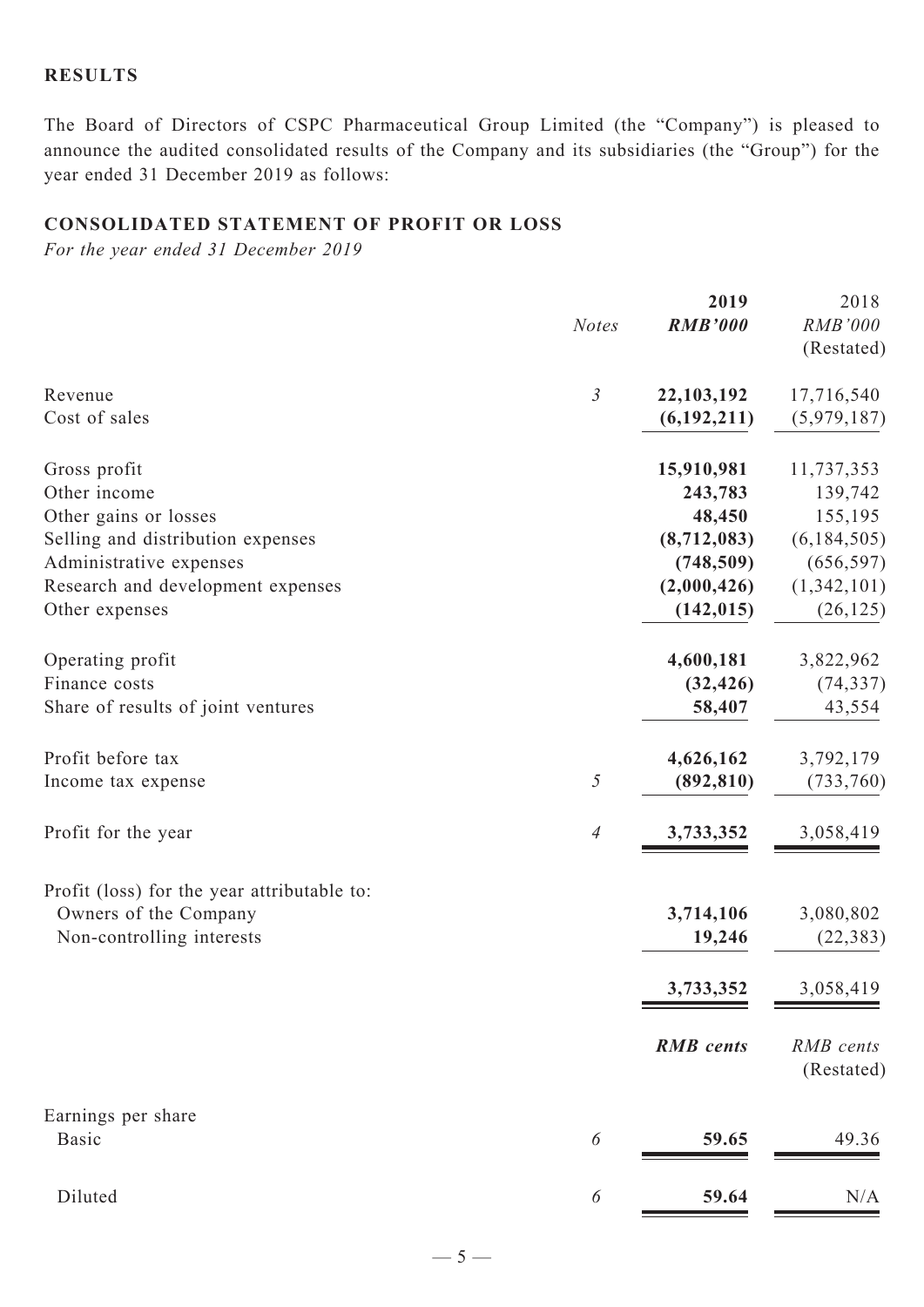# **CONSOLIDATED STATEMENT OF PROFIT OR LOSS AND OTHER COMPREHENSIVE INCOME**

*For the year ended 31 December 2019*

| <b>RMB'000</b> | <b>RMB'000</b>         |
|----------------|------------------------|
|                |                        |
|                | (Restated)             |
| 3,733,352      | 3,058,419              |
|                |                        |
|                |                        |
|                |                        |
| 184,227        | 51,765                 |
|                |                        |
| (24, 503)      | (2, 463)               |
| 159,724        | 49,302                 |
| 3,893,076      | 3,107,721              |
|                |                        |
|                | 3,130,104              |
| 19,246         | (22, 383)              |
|                | 3,107,721              |
|                | 3,873,830<br>3,893,076 |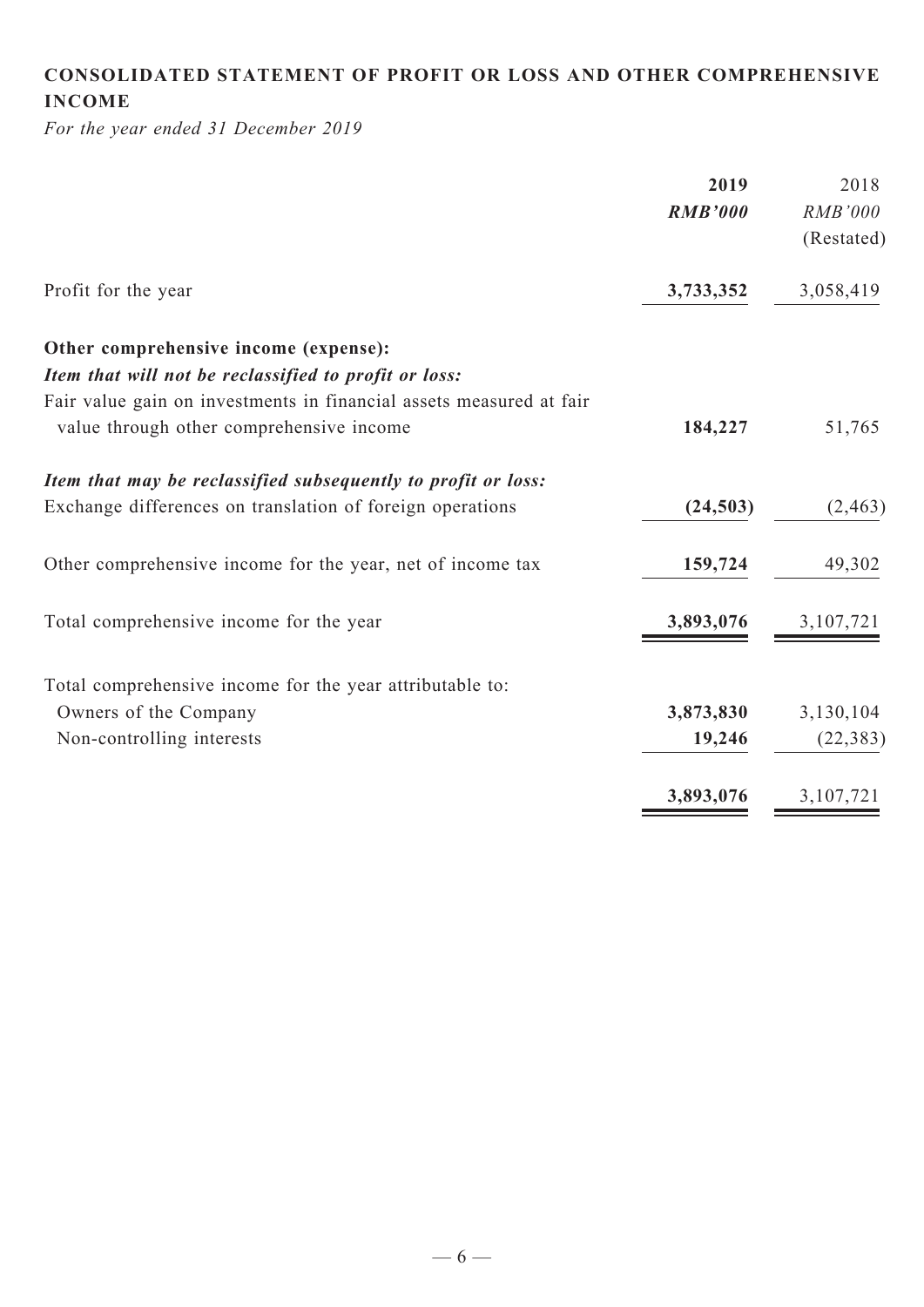## **CONSOLIDATED STATEMENT OF FINANCIAL POSITION**

*At 31 December 2019*

|                                         |               | As at          | As at          | As at      |
|-----------------------------------------|---------------|----------------|----------------|------------|
|                                         |               | 31 December    | 31 December    | 1 January  |
|                                         |               | 2019           | 2018           | 2018       |
|                                         | <b>Notes</b>  | <b>RMB'000</b> | <b>RMB'000</b> | RMB'000    |
|                                         |               |                | (Restated)     | (Restated) |
| Non-current assets                      |               |                |                |            |
| Property, plant and equipment           |               | 8,459,176      | 6,692,220      | 5,548,993  |
| Right-of-use assets                     |               | 823,202        |                |            |
| Prepaid lease payments                  |               |                | 526,903        | 479,095    |
| Goodwill                                |               | 188,964        | 140,752        | 101,771    |
| Other intangible assets                 |               | 1,135,662      | 806,986        | 86,254     |
| Interest in an associate                |               | 231,135        |                |            |
| Interests in joint ventures             |               | 176,639        | 126,279        | 91,942     |
| Financial assets measured at fair value |               |                |                |            |
| through other comprehensive income      |               | 1,077,932      | 672,263        | 264,796    |
| Amount due from a joint venture         |               | 150,432        |                |            |
| Deferred tax assets                     |               | 34,843         | 18,946         | 17,323     |
| Deposits and prepayments                | 9             | 343,380        | 329,000        |            |
| Bank deposits                           |               |                | 100,000        |            |
|                                         |               | 12,621,365     | 9,413,349      | 6,590,174  |
| <b>Current assets</b>                   |               |                |                |            |
| Inventories                             |               | 2,535,743      | 3,045,318      | 2,425,053  |
| Trade receivables                       | $\delta$      | 2,258,844      | 2,064,925      | 1,546,942  |
| Deposits, prepayments                   |               |                |                |            |
| and other receivables                   | $\mathfrak g$ | 567,252        | 481,087        | 404,516    |
| <b>Bills</b> receivables                | 10            | 1,993,083      | 1,296,364      | 1,234,773  |
| Trade receivables due from related      |               |                |                |            |
| companies                               | 11            | 140,183        | 63,443         | 58,132     |
| Amounts due from joint ventures         |               | 58,628         | 204,450        | 231,430    |
| Prepaid lease payments                  |               |                | 16,570         | 15,268     |
| Other financial assets                  |               | 536            | 443            | 612        |
| Structured bank deposits                |               | 1,838,159      | 2,292,366      | 1,100,000  |
| Restricted bank deposits                |               | 186,293        | 2,909          | 2,909      |
| Bank balances and cash                  |               | 4,118,236      | 4,335,613      | 4,378,996  |
|                                         |               | 13,696,957     | 13,803,488     | 11,398,631 |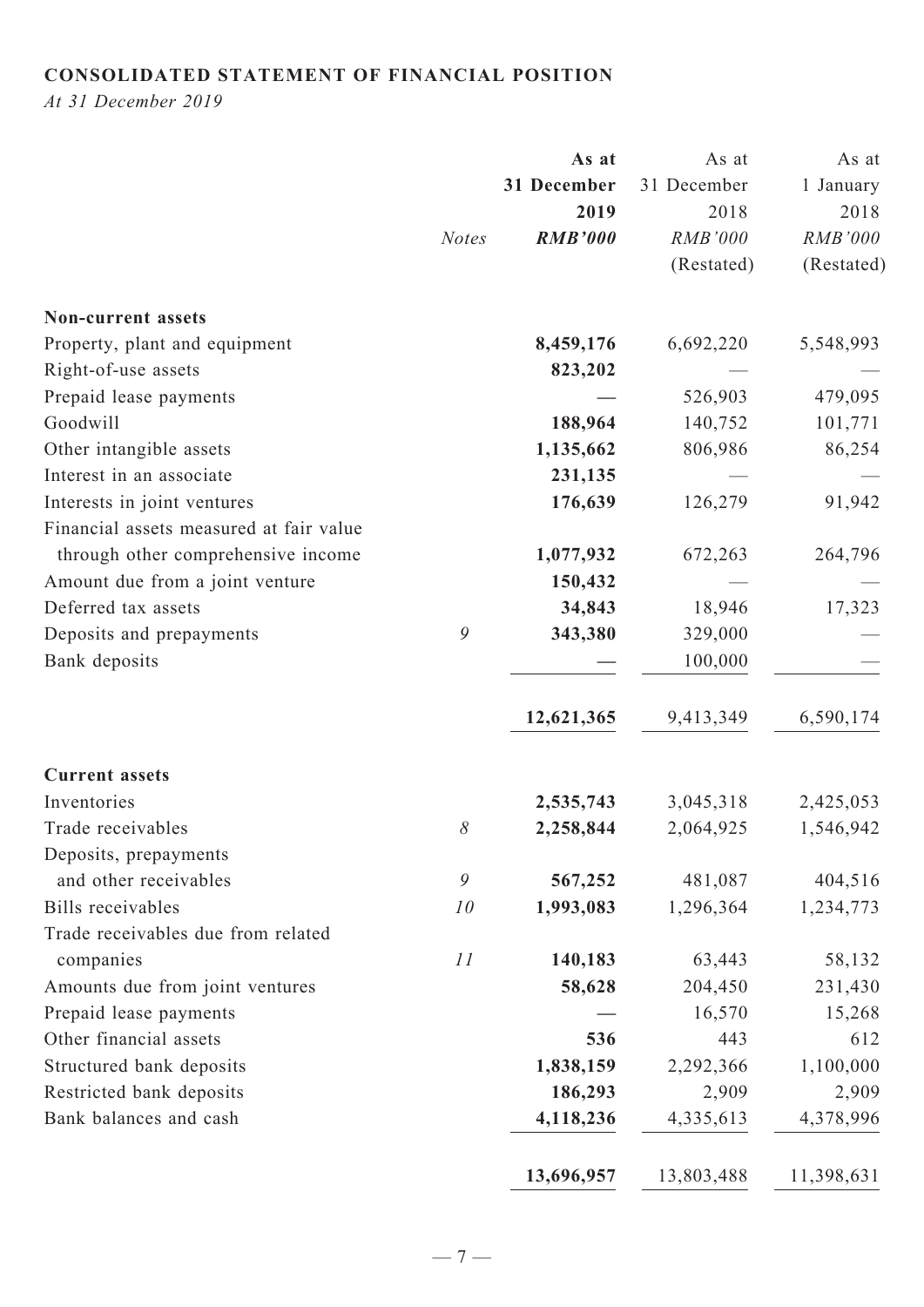|                                              | As at          | As at                   | As at                   |
|----------------------------------------------|----------------|-------------------------|-------------------------|
|                                              | 31 December    | 31 December             | 1 January               |
|                                              | 2019           | 2018                    | 2018                    |
| <b>Notes</b>                                 | <b>RMB'000</b> | <b>RMB'000</b>          | <b>RMB'000</b>          |
|                                              |                | (Restated)              | (Restated)              |
|                                              |                |                         |                         |
| 12                                           | 1,110,883      | 1,619,356               | 1,241,765               |
| 13                                           | 3,691,652      | 2,920,262               | 2,531,423               |
|                                              | 503,755        | 700,075                 |                         |
| 14                                           | 316,137        | 1,654,470               | 50,000                  |
|                                              | 18,130         | 12,375                  |                         |
|                                              | 104,678        |                         | 7,791                   |
|                                              | 10,854         | 28,425                  | 36,298                  |
|                                              | 124,627        |                         |                         |
|                                              | 74,235         |                         |                         |
|                                              | 258,823        | 241,465                 | 172,789                 |
|                                              | 23,000         | 70,589                  | 775,208                 |
|                                              | 6,236,774      | 7,247,017               | 4,815,274               |
|                                              | 7,460,183      | 6,556,471               | 6,583,357               |
|                                              | 20,081,548     | 15,969,820              | 13, 173, 531            |
|                                              |                |                         |                         |
| 13                                           | 154,733        | 182,404                 | 153,804                 |
|                                              | 13,923         | 19,899                  |                         |
|                                              | 90,300         |                         |                         |
|                                              | 304,427        | 237,917                 | 110,019                 |
|                                              |                |                         | 50,000                  |
|                                              | 563,383        | 440,220                 | 313,823                 |
|                                              | 19,518,165     | 15,529,600              | 12,859,708              |
|                                              |                |                         |                         |
|                                              |                |                         |                         |
|                                              |                |                         | 10,899,412              |
|                                              |                |                         | 1,889,243               |
| Equity attributable to owners of the Company | 18,461,723     | 15,052,260              | 12,788,655              |
|                                              | 1,056,442      | 477,340                 | 71,053                  |
|                                              | 19,518,165     | 15,529,600              | 12,859,708              |
|                                              |                | 10,899,412<br>7,562,311 | 10,899,412<br>4,152,848 |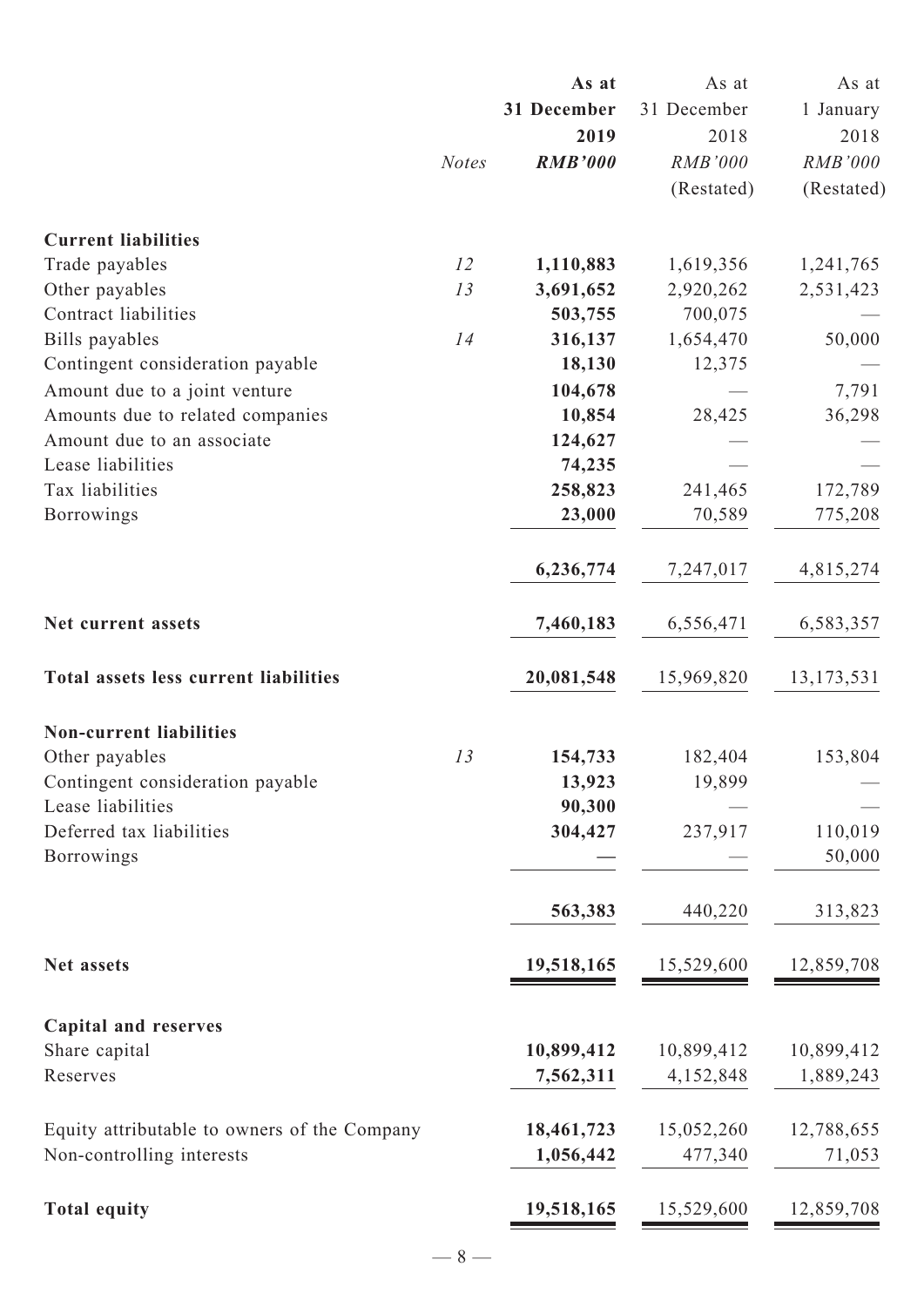#### **NOTES TO consolidated FINANCIAL STATEMENTS**

#### **1. Basis of Preparation**

The consolidated financial statements have been prepared in accordance with Hong Kong Financial Reporting Standards ("HKFRSs") issued by the Hong Kong Institute of Certified Public Accountants (the "HKICPA") and on the historical cost basis except for certain financial instruments that are measured at fair value at the end of the reporting period.

The financial information relating to the years ended 31 December 2019 and 2018 included in this preliminary announcement of annual results 2019 does not constitute the Company's statutory annual consolidated financial statements for those years but is derived from those financial statements. Further information relating to these statutory financial statements required to be disclosed in accordance with section 436 of the Hong Kong Companies Ordinance is as follows:

- The Company has delivered the financial statements for the year ended 31 December 2018 to the Registrar of Companies as required by section 662(3) of, and Part 3 of Schedule 6 to, the Hong Kong Companies Ordinance and will deliver the financial statements for the year ended 31 December 2019 in due course.
- The Company's auditor has reported on the financial statements of the Group for the years ended 31 December 2019 and 2018. The auditor's reports for both years were unqualified; did not include a reference to any matters to which the auditor drew attention by way of emphasis without qualifying its reports; and did not contain a statement under sections  $406(2)$ ,  $407(2)$  or (3) of the Hong Kong Companies Ordinance.

The functional currency of the Company is Renminbi ("RMB"). The presentation currency of the consolidated financial statements in prior financial years was Hong Kong dollars ("HK\$"). In view of the fact that the Group's operation is mainly located in the PRC with transactions mainly denominated in RMB, the directors of the Company (the "Directors") consider that it is more appropriate to use RMB as the presentation currency in presenting the financial performance and financial positions of the Group effective from 1 January 2019, and the comparative information has been restated to reflect the change in presentation currency to RMB accordingly.

#### **2. Application of New and Amendments to HKFRSs**

#### *New and amendments to HKFRSs that are mandatorily effective for the current year*

The Group has applied the following new and amendments to HKFRSs issued by the HKICPA for the first time in the current year:

| HKFRS 16              | Leases                                               |
|-----------------------|------------------------------------------------------|
| $HK(IFRIC)$ — Int 23  | Uncertainty over Income Tax Treatments               |
| Amendments to HKFRS 9 | Prepayment Features with Negative Compensation       |
| Amendments to HKAS 19 | Plan Amendment, Curtailment or Settlement            |
| Amendments to HKAS 28 | Long-term Interests in Associates and Joint Ventures |
| Amendments to HKFRSs  | Annual Improvements to HKFRSs 2015 - 2017 Cycle      |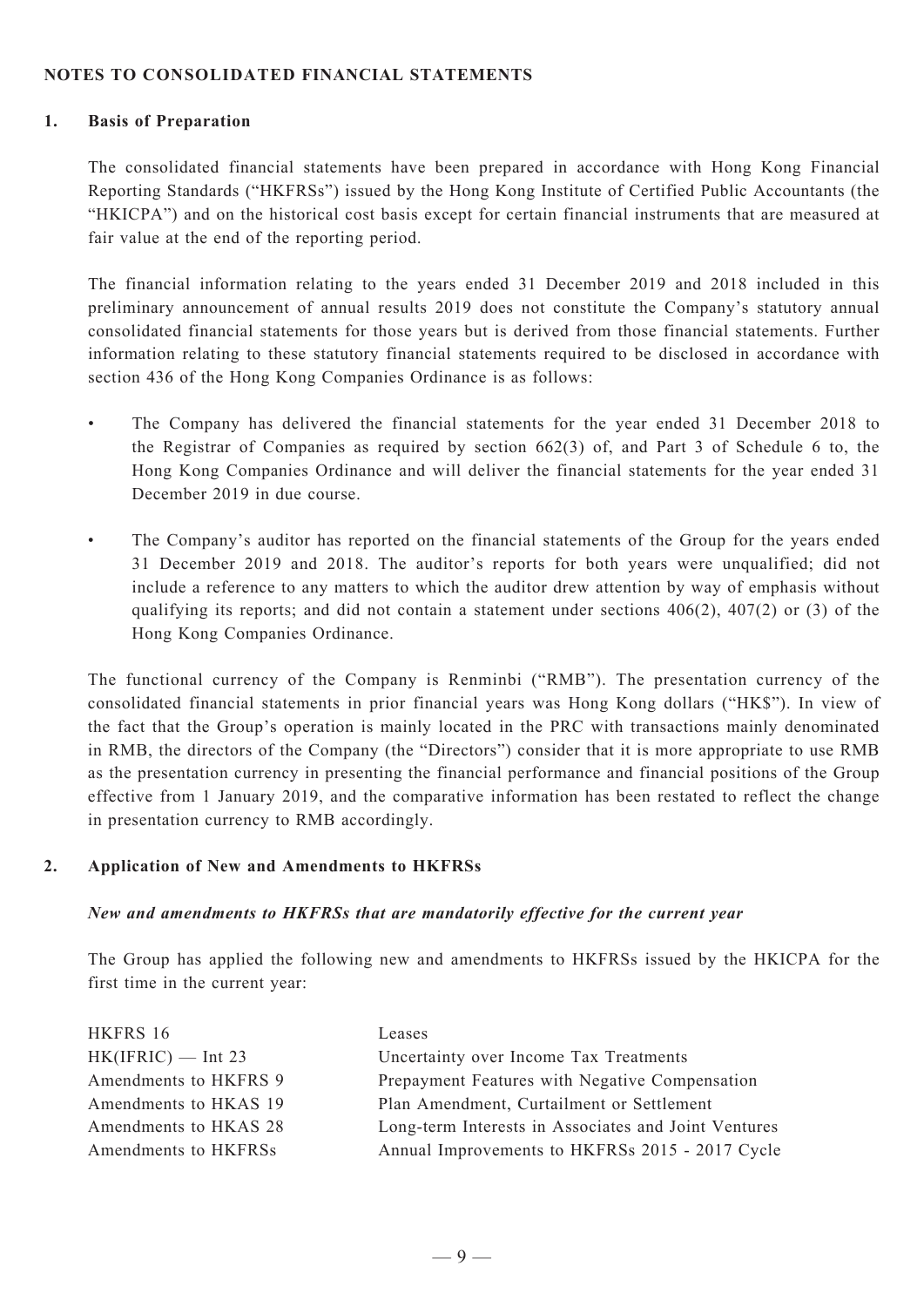Except as described below, the application of the new and amendments to HKFRSs in the current year has had no material impact on the Group's financial positions and performance for the current and prior years and/or on the disclosures set out in these consolidated financial statements.

### *HKFRS 16 Leases*

The Group has applied HKFRS 16 for the first time in the current year. HKFRS 16 superseded HKAS 17 *Leases* ("HKAS 17"), and the related interpretations.

#### *Definition of a lease*

The Group has elected the practical expedient to apply HKFRS 16 to contracts that were previously identified as leases applying HKAS 17 and HK(IFRIC) — Int 4 *Determining whether an Arrangement contains a Lease* and not apply this standard to contracts that were not previously identified as containing a lease. Therefore, the Group has not reassessed contracts which already existed prior to the date of initial application.

For contracts entered into or modified on or after 1 January 2019, the Group applies the definition of a lease in accordance with the requirements set out in HKFRS 16 in assessing whether a contract contains a lease.

### *As a lessee*

The Group has applied HKFRS 16 retrospectively with the cumulative effect recognised at the date of initial application, 1 January 2019.

As at 1 January 2019, the Group recognised additional lease liabilities and right-of-use assets at amounts equal to the related lease liabilities adjusted by any prepaid or accrued lease payments by applying HKFRS 16.C8(b)(ii) transition and comparative information has not be restated.

When applying the modified retrospective approach under HKFRS 16 at transition, the Group applied the following practical expedients to leases previously classified as operating leases under HKAS 17, on lease-by-lease basis, to the extent relevant to the respective lease contracts:

- i. relied on the assessment of whether leases are onerous by applying HKAS 37 *Provisions, Contingent Liabilities and Contingent Assets* as an alternative of impairment review;
- ii. elected not to recognise right-of-use assets and lease liabilities for leases with lease term ends within 12 months of the date of initial application;
- iii. excluded initial direct costs from measuring the right-of-use assets at the date of initial application; and
- iv. applied a single discount rate to a portfolio of leases with similar remaining terms for similar class of underlying assets in similar economic environment.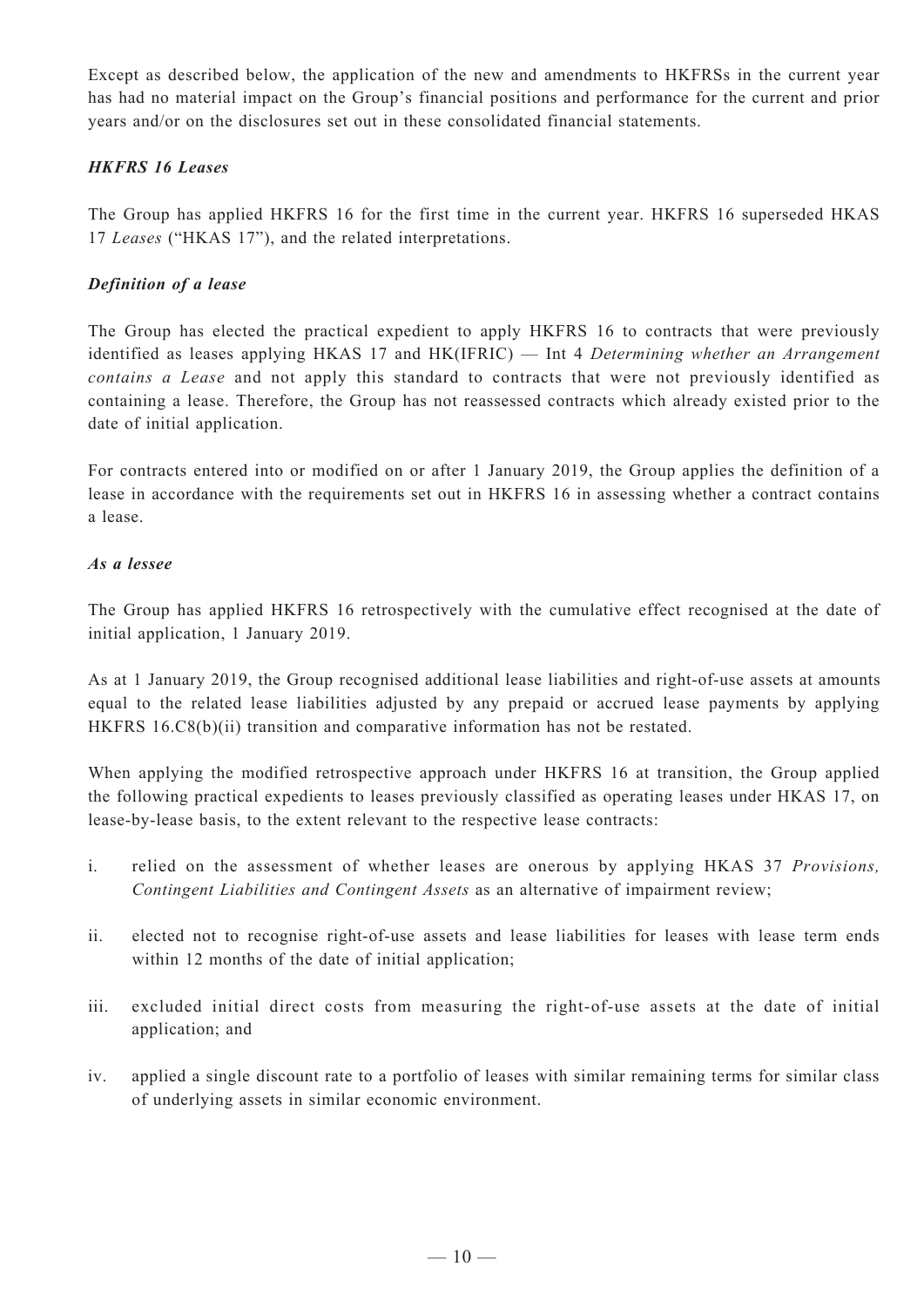When recognising the lease liabilities for leases previously classified as operating leases, the Group has applied incremental borrowing rates of the relevant group entities at the date of initial application. The weighted average incremental borrowing rate applied is 4.35%.

|                                                                                                                                           | At<br>1 January<br>2019<br>RMB'000 |
|-------------------------------------------------------------------------------------------------------------------------------------------|------------------------------------|
| Operating lease commitments disclosed as at 31 December 2018 (Restated)<br>Less: Commitment of lease which commenced after 1 January 2019 | 213,907<br>(9, 584)                |
|                                                                                                                                           | 204,323                            |
| Lease liabilities discounted at relevant incremental borrowing rates<br>Less: Recognition exemption - short-term leases                   | 189,659<br>(9,155)                 |
| Lease liabilities as at 1 January 2019                                                                                                    | 180,504                            |
| Analysed as                                                                                                                               |                                    |
| Current                                                                                                                                   | 55,850                             |
| Non-current                                                                                                                               | 124,654                            |
|                                                                                                                                           | 180,504                            |

The carrying amount of right-of-use assets as at 1 January 2019 comprises the following:

|                                                                  |                   | Right-of-use   |
|------------------------------------------------------------------|-------------------|----------------|
|                                                                  |                   | assets         |
|                                                                  | <b>Note</b>       | <b>RMB'000</b> |
| Right-of-use assets relating to operating leases recognised upon |                   |                |
| application of HKFRS 16                                          |                   | 180,504        |
| Reclassified from prepaid lease payments                         | $\left( a\right)$ | 543,473        |
|                                                                  |                   | 723,977        |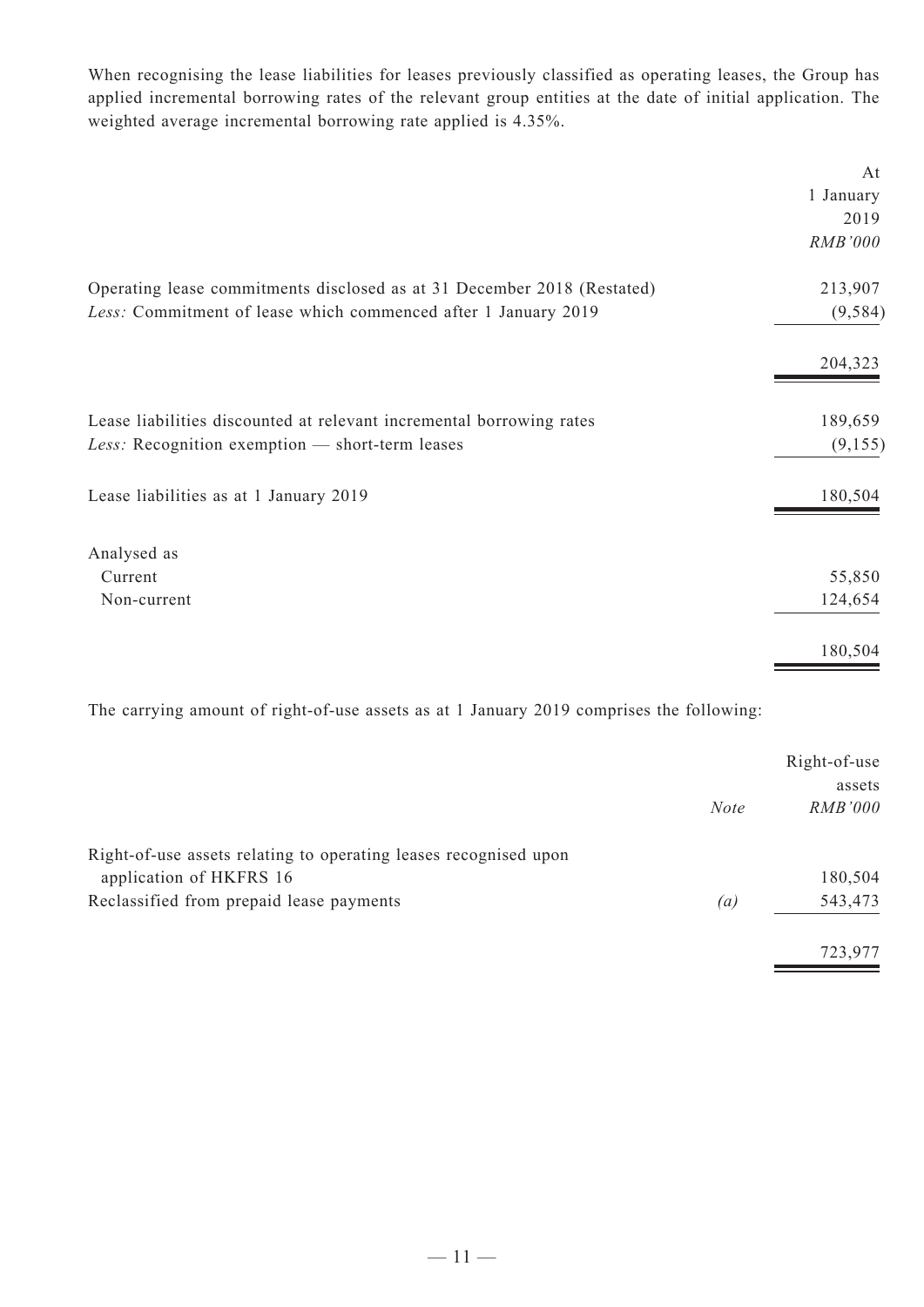The following adjustments were made to the amounts recognised in the consolidated statement of financial position at 1 January 2019. Line items that were not affected by the changes have not been included.

|                                |             | Carrying    |                | Carrying     |
|--------------------------------|-------------|-------------|----------------|--------------|
|                                |             | amounts     |                | amounts      |
|                                |             | previously  |                | under        |
|                                |             | reported at |                | HKFRS 16     |
|                                |             | 31 December |                | at 1 January |
|                                | <b>Note</b> | 2018        | Adjustments    | 2019         |
|                                |             | RMB'000     | <b>RMB'000</b> | RMB'000      |
|                                |             | (Restated)  |                |              |
| <b>Non-current Assets</b>      |             |             |                |              |
| Prepaid lease payments         | (a)         | 526,903     | (526, 903)     |              |
| Right-of-use assets            |             |             | 723,977        | 723,977      |
| <b>Current Assets</b>          |             |             |                |              |
| Prepaid lease payments         | (a)         | 16,570      | (16, 570)      |              |
| <b>Current Liabilities</b>     |             |             |                |              |
| Lease liabilities              |             |             | (55, 850)      | (55, 850)    |
| <b>Non-current liabilities</b> |             |             |                |              |
| Lease liabilities              |             |             | (124, 654)     | (124, 654)   |

*Notes:*

- (a) Upfront payments for leasehold lands in the PRC were classified as prepaid lease payments as at 31 December 2018. Upon application of HKFRS 16, the current and non-current portion of prepaid lease payments, amounting to RMB16,570,000 and RMB526,903,000 respectively, were reclassified to right-of-use assets.
- (b) For the purpose of reporting cash flows from operating activities under indirect method for the year ended 31 December 2019, movements in working capital have been computed based on opening consolidated statement of financial position as at 1 January 2019 as disclosed above.

### **3. Revenue and Segment Information**

|               | 2019<br><b>RMB'000</b> | 2018<br><i>RMB'000</i><br>(Restated) |
|---------------|------------------------|--------------------------------------|
| Sale of goods | 22,103,192             | 17,716,540                           |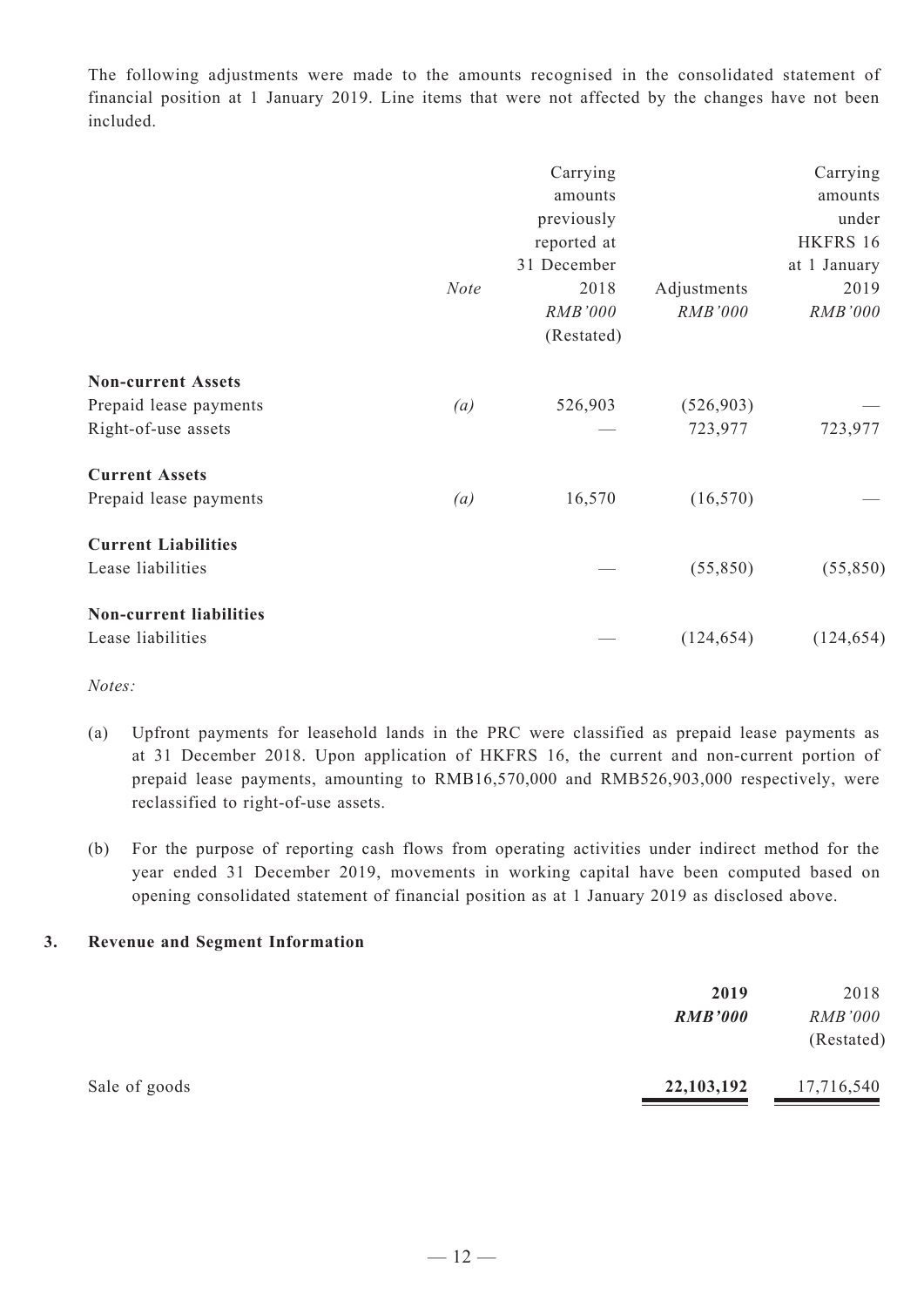Information reported to executive directors, being collectively the chief operating decision maker ("CODM"), for the purposes of resource allocation and assessment of segment performance focuses on types of goods delivered.

The Group's reportable segments under HKFRS 8 *Operating Segments* are as follows:

- (a) Finished drugs research and development, manufacture and sale of pharmaceutical products;
- (b) Vitamin C manufacture and sale of vitamin C products in bulk form;
- (c) Antibiotics manufacture and sale of antibiotic products in bulk form; and
- (d) Others manufacture and sale of functional food products (including caffeine additives and vitamin supplements), glucose products and provision of healthcare services

Vitamin supplements are included as functional food products in the segment of others for the current year, while they were included in the segment of finished drugs in prior years. The comparative information has been restated to conform with current year presentation.

Revenue is recognised at a point of time upon control of the goods has transferred, being when the goods have been delivered to the customer's specific location. Following delivery, the customer bears the risks of obsolescence and loss in relation to the goods. The normal credit term is 90 days upon delivery.

The transaction price received by the Group is recognised as a contract liability until the goods have been delivered to the customer.

As at 31 December 2019, all outstanding sales contracts are expected to be fulfilled within one year. As permitted under HKFRS 15, the transaction price allocated to these unsatisfied contracts is not disclosed.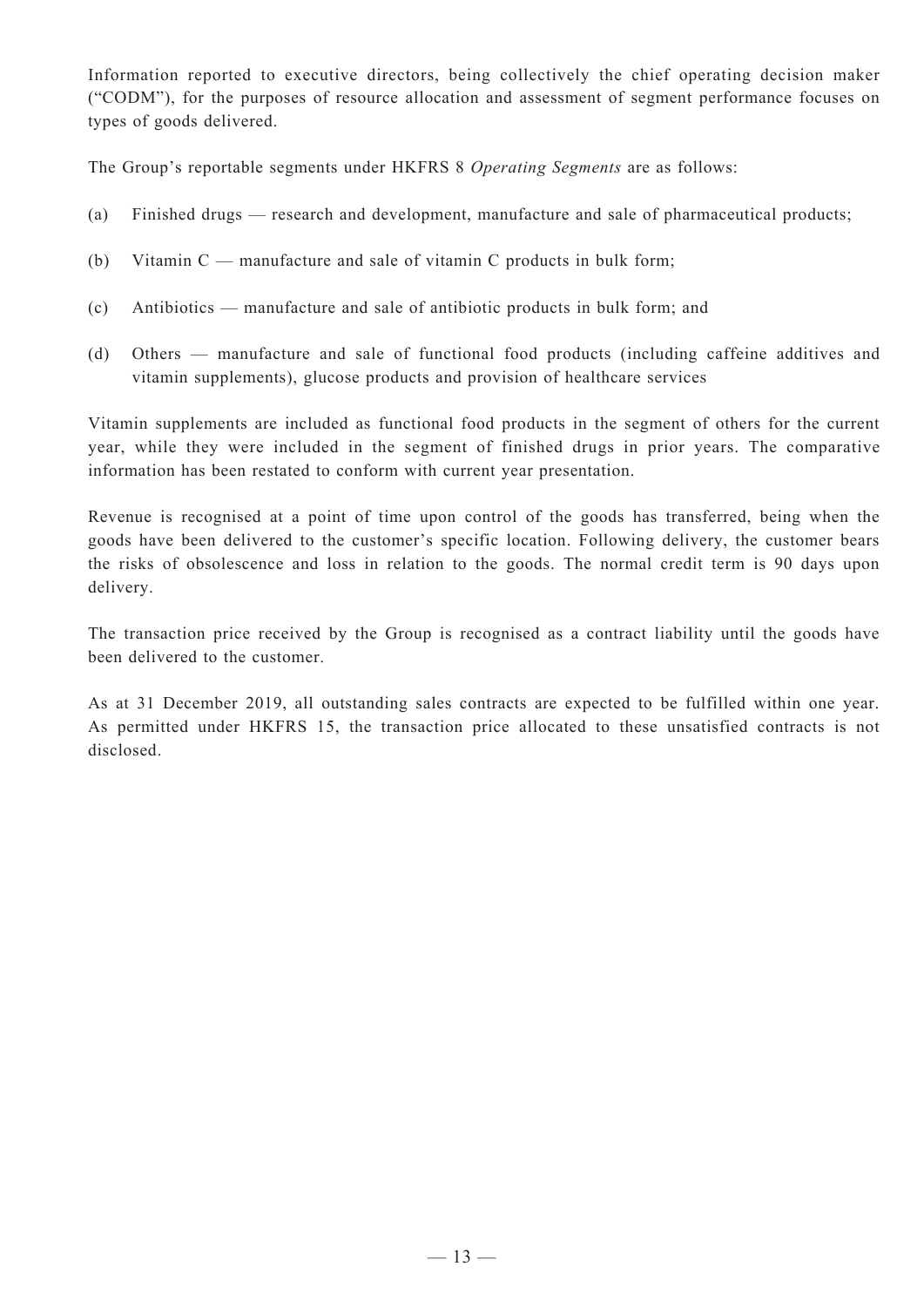## *Segment revenues and results*

The following is an analysis of the Group's revenue and results by operating and reportable segments.

## *For the year ended 31 December 2019:*

|                                    | Finished       |                |                    |                | Segment        |                     |                |
|------------------------------------|----------------|----------------|--------------------|----------------|----------------|---------------------|----------------|
|                                    | drugs          | Vitamin C      | <b>Antibiotics</b> | <b>Others</b>  | total          | <b>Eliminations</b> | Consolidated   |
|                                    | <b>RMB'000</b> | <b>RMB'000</b> | <b>RMB'000</b>     | <b>RMB'000</b> | <b>RMB'000</b> | <b>RMB'000</b>      | <b>RMB'000</b> |
| <b>SEGMENT REVENUE</b>             |                |                |                    |                |                |                     |                |
| External sales                     | 17,937,001     | 1,921,704      | 878,921            | 1,365,566      | 22,103,192     |                     | 22,103,192     |
| Inter-segment sales                |                | 5,446          | 119,483            | 7,051          | 131,980        | (131,980)           |                |
| <b>TOTAL REVENUE</b>               | 17,937,001     | 1,927,150      | 998,404            | 1,372,617      | 22, 235, 172   | (131,980)           | 22,103,192     |
| <b>SEGMENT PROFIT</b>              | 3,943,808      | 391,271        | 4,103              | 263,991        | 4,603,173      |                     | 4,603,173      |
| Unallocated income                 |                |                |                    |                |                |                     | 150,723        |
| Unallocated expenses               |                |                |                    |                |                |                     | (153, 715)     |
| Operating profit                   |                |                |                    |                |                |                     | 4,600,181      |
| Finance costs                      |                |                |                    |                |                |                     | (32, 426)      |
| Share of results of joint ventures |                |                |                    |                |                |                     | 58,407         |
| Profit before tax                  |                |                |                    |                |                |                     | 4,626,162      |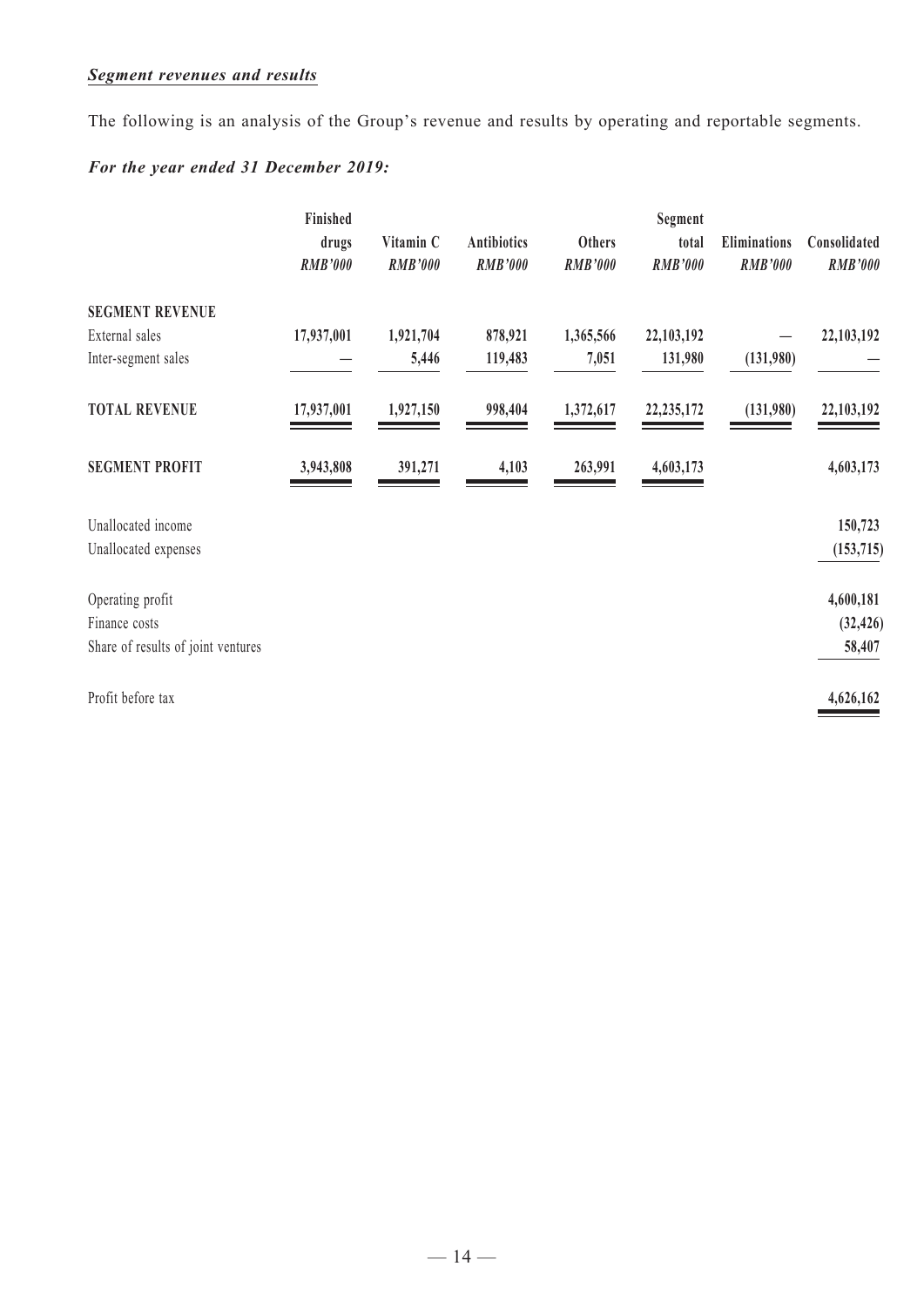#### *For the year ended 31 December 2018 (Restated):*

|                                    | Finished   |           |             |           | Segment    |              |              |
|------------------------------------|------------|-----------|-------------|-----------|------------|--------------|--------------|
|                                    | drugs      | Vitamin C | Antibiotics | Others    | total      | Eliminations | Consolidated |
|                                    | RMB'000    | RMB'000   | RMB'000     | RMB'000   | RMB'000    | RMB'000      | RMB'000      |
| <b>SEGMENT REVENUE</b>             |            |           |             |           |            |              |              |
| External sales                     | 13,503,386 | 1,783,510 | 1,086,725   | 1,342,919 | 17,716,540 |              | 17,716,540   |
| Inter-segment sales                |            | 11,775    | 90,574      | 6,486     | 108,835    | (108, 835)   |              |
| <b>TOTAL REVENUE</b>               | 13,503,386 | 1,795,285 | 1,177,299   | 1,349,405 | 17,825,375 | (108, 835)   | 17,716,540   |
| <b>SEGMENT PROFIT</b>              | 2,815,148  | 679,928   | 32,593      | 267,791   | 3,795,460  |              | 3,795,460    |
| Unallocated income                 |            |           |             |           |            |              | 198,122      |
| Unallocated expenses               |            |           |             |           |            |              | (170, 620)   |
| Operating profit                   |            |           |             |           |            |              | 3,822,962    |
| Finance costs                      |            |           |             |           |            |              | (74, 337)    |
| Share of results of joint ventures |            |           |             |           |            |              | 43,554       |
| Profit before tax                  |            |           |             |           |            |              | 3,792,179    |

Segment profit represents the profit earned by each segment without allocation of interest income, fair value changes on structured bank deposits, finance costs, central administrative expenses and share of results of joint ventures. This is the measure reported to the CODM for the purposes of resource allocation and performance assessment.

Inter-segment sales are charged at prevailing market rates.

Segment assets and liabilities are not regularly provided to the CODM for review.

#### *Geographical information*

Information about the Group's revenue from external customers is presented based on the geographical location of customers:

|                                                                  | 2019           | 2018       |
|------------------------------------------------------------------|----------------|------------|
|                                                                  | <b>RMB'000</b> | RMB'000    |
|                                                                  |                | (Restated) |
| The People's Republic of China (the "PRC") (country of domicile) | 18,897,453     | 14,682,452 |
| Other Asian regions                                              | 1,045,038      | 1,264,785  |
| Americas                                                         | 974,937        | 783,175    |
| Europe                                                           | 1,093,405      | 817,993    |
| Others                                                           | 92,359         | 168,135    |
|                                                                  | 22,103,192     | 17,716,540 |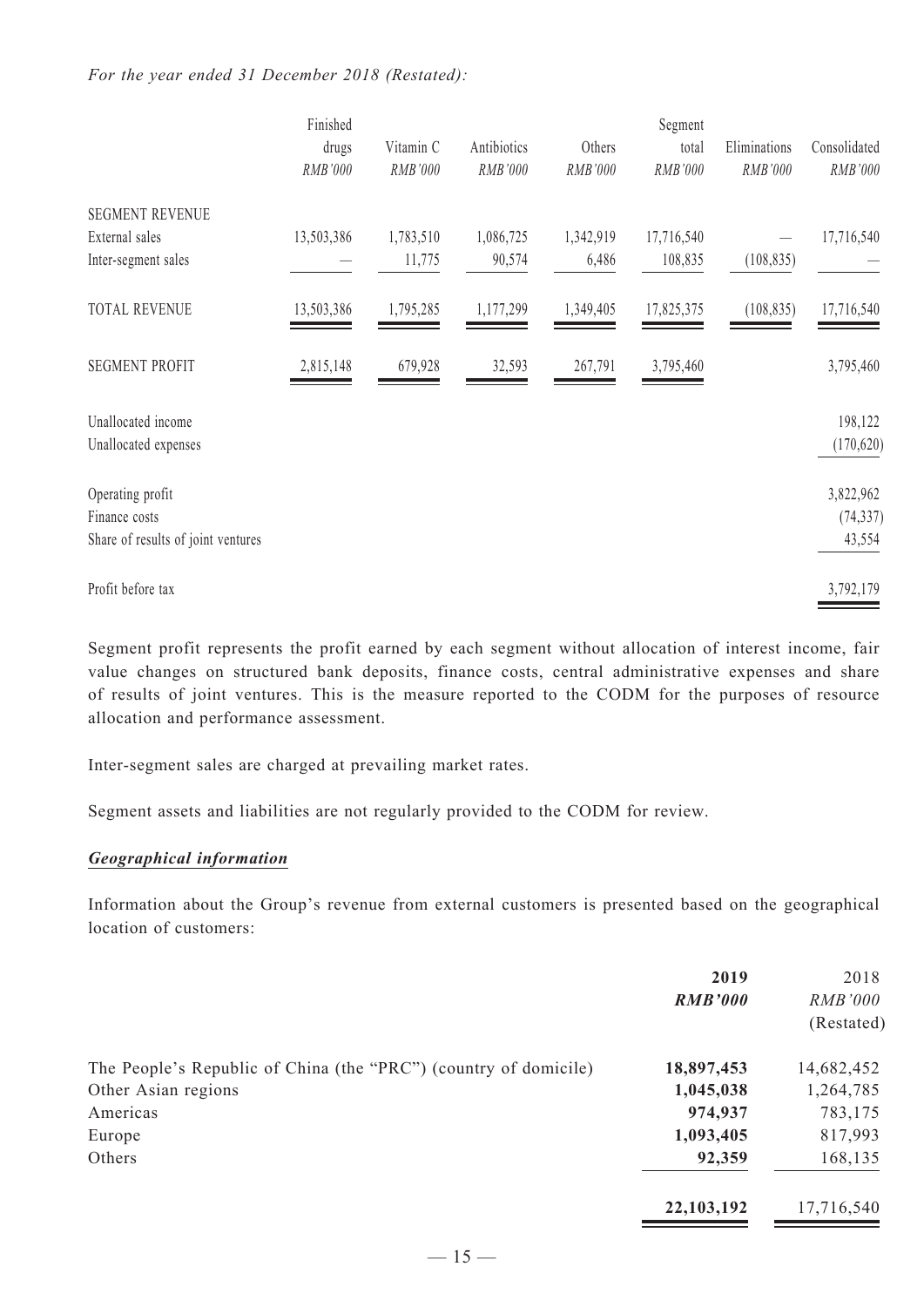The Group's operations are substantially based in the PRC and substantially all non-current assets of the Group are located in the PRC. Therefore, no further analysis of geographical information is presented.

None of the Group's customers contributed over 10% of the total revenue of the Group for both years.

#### **4. Profit For The Year**

|                                                                      | 2019           | 2018       |
|----------------------------------------------------------------------|----------------|------------|
|                                                                      | <b>RMB'000</b> | RMB'000    |
|                                                                      |                | (Restated) |
| Profit for the year has been arrived at after charging (crediting):  |                |            |
| Staff costs, including directors' and chief executive's remuneration |                |            |
| - salaries, wages and other benefits                                 | 1,912,253      | 1,305,860  |
| - contribution to retirement benefit schemes                         | 142,693        | 127,416    |
| - shared-based payment expense                                       | 6,721          |            |
| Total staff costs                                                    | 2,061,667      | 1,433,276  |
| Amortisation of other intangible assets                              | 17,954         | 20,142     |
| Depreciation of right-of-use assets                                  | 85,749         |            |
| Depreciation of property, plant and equipment                        | 587,892        | 594,006    |
| Total depreciation and amortisation                                  | 691,595        | 614,148    |
| Release of prepaid lease payments                                    |                | 15,700     |
| Auditor's remuneration                                               | 3,872          | 3,427      |
| Fair value changes on structured bank deposits                       |                |            |
| (included in other gains or losses)                                  | (84, 371)      | (112, 440) |
| Government grant income (included in other income)                   | (135, 748)     | (29, 107)  |
| Interest income on bank balances (included in other income)          | (64, 740)      | (53,070)   |
| Loss on disposal of property, plant and equipment                    |                |            |
| (included in other gains or losses)                                  | 15,161         | 16,020     |
| Net foreign exchange gain (included in other gains or losses)        | (18, 563)      | (59, 752)  |
| Impairment of prepayment for acquisition of intangible assets        |                |            |
| (included in other expenses)                                         | 100,000        |            |
| Loss on deemed disposal of partial interest in a joint venture       |                |            |
| (included in other gains or losses)                                  | 17,235         |            |
| Fair value change on contingent consideration payables               |                |            |
| (included in other gains or losses)                                  | 12,728         |            |

*Note:* Cost of inventories recognised as an expense approximated cost of sales as shown in the consolidated statement of profit or loss for the years ended 31 December 2019 and 2018.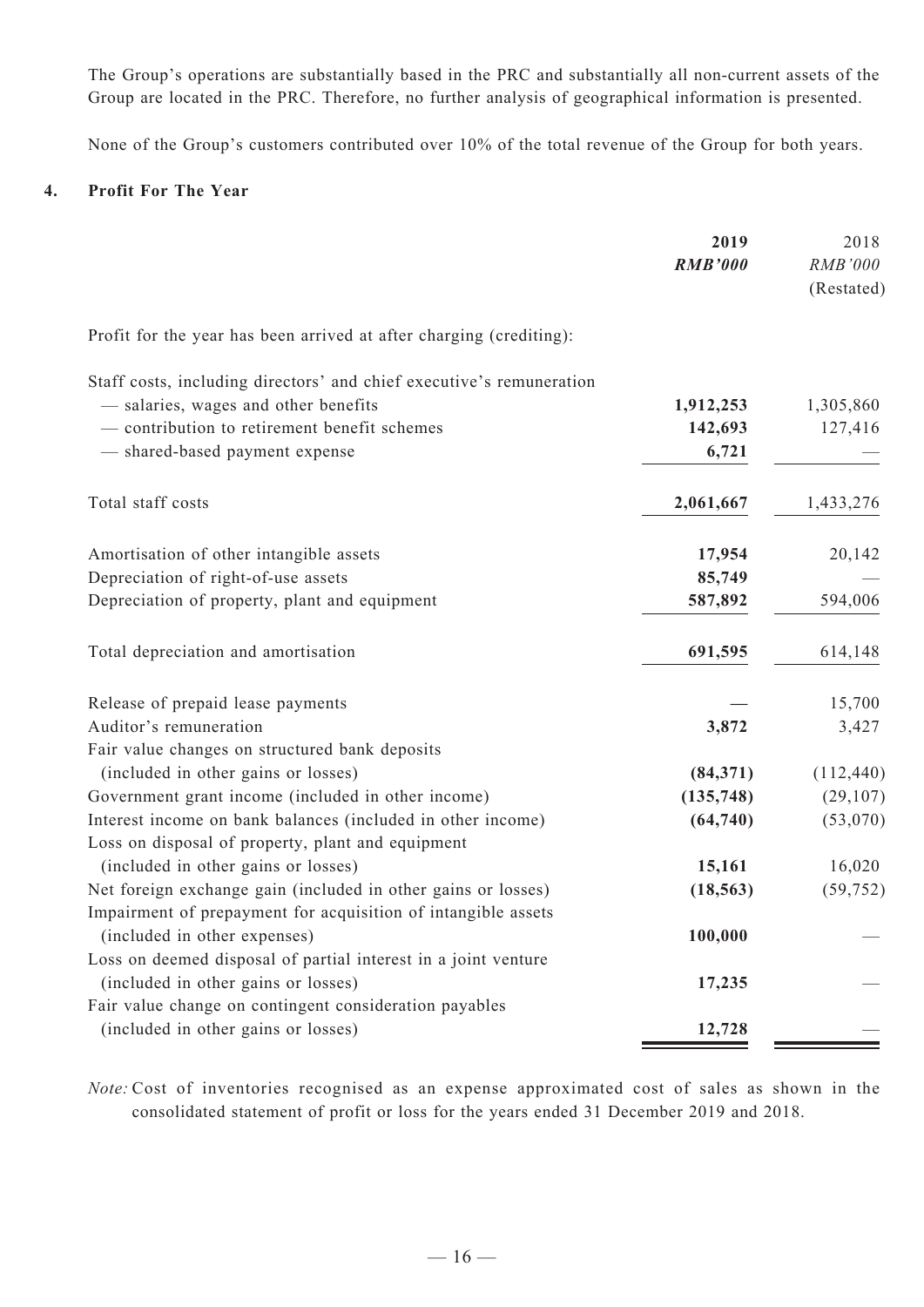|                                                                 | 2019<br><b>RMB'000</b> | 2018<br><i>RMB'000</i><br>(Restated) |
|-----------------------------------------------------------------|------------------------|--------------------------------------|
| Current taxation:                                               |                        |                                      |
| - PRC Enterprise Income Tax                                     | 786,220                | 628,345                              |
| - PRC withholding tax on dividends distributed by subsidiaries  | 94,815                 | 67,535                               |
| — United States of America ("USA") Federal and State Income tax | 3,148                  | 8,870                                |
|                                                                 | 884,183                | 704,750                              |
| Deferred taxation                                               | 8,627                  | 29,010                               |
|                                                                 | 892,810                | 733,760                              |

The calculation of Hong Kong Profits Tax for the Company and its subsidiaries incorporated in Hong Kong is based on the prevailing tax rates in Hong Kong. No Hong Kong Profits Tax has been recognised as the Company and its subsidiaries incorporated in Hong Kong had no assessable profits for both years.

The basic tax rate of the Company's PRC subsidiaries is 25% under the law of the PRC on Enterprise Income Tax (the "EIT Law") and implementation regulations of the EIT Law. Certain subsidiaries of the Company are qualified as advanced technology enterprises and have obtained approvals from the relevant tax authorities for the applicable tax rate reduced to 15% for a period of 3 years up to 2020.

The calculation of USA Federal and State Income Tax is based on the prevailing tax rates in the USA.

#### **6. Earnings Per Share**

The calculation of the basic and diluted earnings per share attributable to the owners of the Company is based on the following data:

|                                                                  | 2019           | 2018           |
|------------------------------------------------------------------|----------------|----------------|
|                                                                  | <b>RMB'000</b> | <i>RMB'000</i> |
|                                                                  |                | (Restated)     |
| Earnings                                                         |                |                |
| Earnings for the purpose of basic and diluted earnings per share | 3,714,106      | 3,080,802      |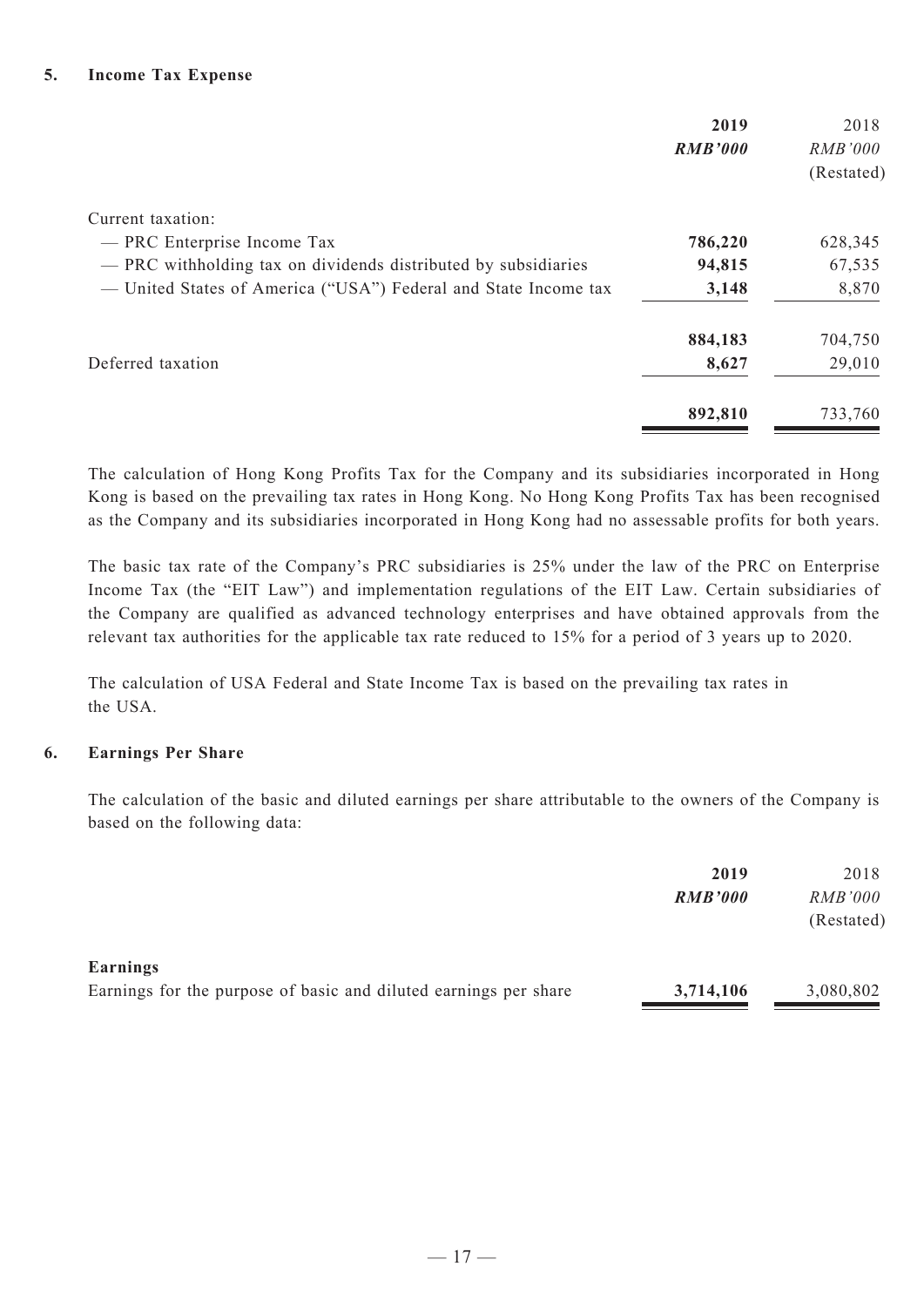| Number of shares                                                                            | 2019<br>2000 | 2018<br>2000 |
|---------------------------------------------------------------------------------------------|--------------|--------------|
| Weighted average number of ordinary shares for the purpose<br>of basic earnings per share   | 6,226,545    | 6,242,083    |
| Effect of dilutive potential ordinary shares:<br>Unvested shares under share award scheme   | 917          | N/A          |
| Weighted average number of ordinary shares for the purpose<br>of diluted earnings per share | 6,227,462    | N/A          |

For the year ended 31 December 2019, the weighted average number of ordinary shares for the purpose of calculation of basic earnings per share has been adjusted for the effect of shares held by the Trustee pursuant to the share award scheme.

No diluted earnings per share is presented for the year ended 31 December 2018 as there was no potential ordinary shares in issue during the year.

### **7. Dividends**

|    |                                                                                                                          | 2019<br><b>RMB'000</b> | 2018<br>RMB'000<br>(Restated) |
|----|--------------------------------------------------------------------------------------------------------------------------|------------------------|-------------------------------|
|    | Dividends for ordinary shareholders of the Company<br>recognised as distribution during the year:                        |                        |                               |
|    | 2018 Final, paid - HK18 cents<br>(equivalent to approximately RMB15.5 cents)<br>$(2018: 2017$ Final, paid $-$ HK15 cents |                        |                               |
|    | (equivalent to approximately RMB12.5 cents)) per share                                                                   | 965,385                | 782,875                       |
| 8. | <b>Trade Receivables</b>                                                                                                 |                        |                               |
|    |                                                                                                                          | 2019                   | 2018                          |
|    |                                                                                                                          | <b>RMB'000</b>         | <b>RMB'000</b><br>(Restated)  |
|    | Trade receivables                                                                                                        | 2,273,530              | 2,076,986                     |
|    | Less: allowance for impairment                                                                                           | (14,686)               | (12,061)                      |
|    |                                                                                                                          | 2,258,844              | 2,064,925                     |
|    |                                                                                                                          |                        |                               |

As at 1 January 2018, trade receivables from contracts with customers amounted to RMB1,546,942,000.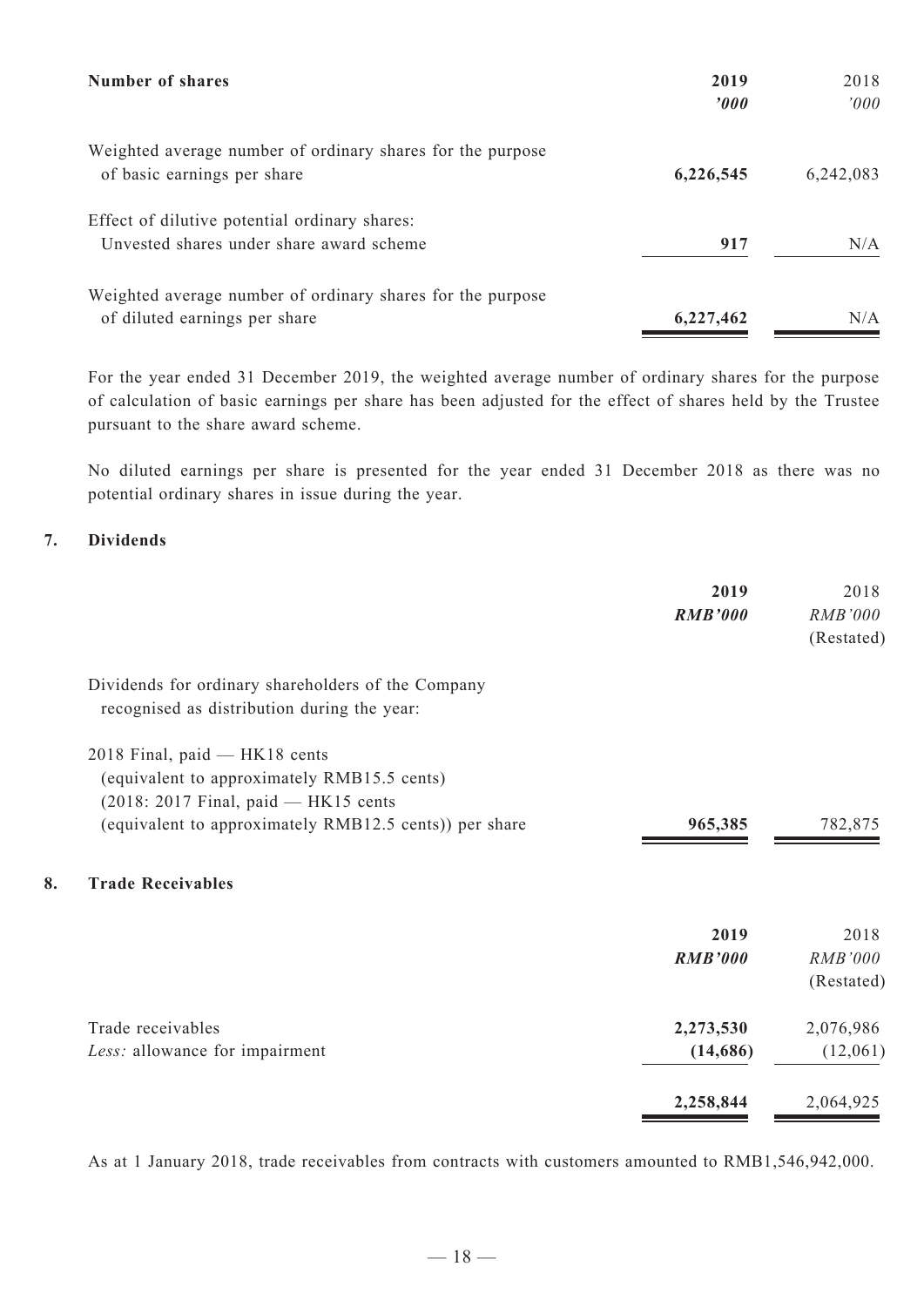The Group allows a general credit period of 90 days to its trade customers. The following is an aged analysis of trade receivables (net of allowance for impairment) at the end of the reporting period presented based on the invoice dates which approximated the respective revenue recognition dates:

|                    | 2019<br><b>RMB'000</b> | 2018<br>RMB'000 |
|--------------------|------------------------|-----------------|
|                    |                        | (Restated)      |
| $0$ to $90$ days   | 2,124,588              | 1,861,714       |
| 91 to 180 days     | 125,010                | 188,303         |
| 181 to 365 days    | 2,830                  | 7,880           |
| More than 365 days | 6,416                  | 7,028           |
|                    | 2,258,844              | 2,064,925       |

Trade receivables with aggregate carrying amount of RMB134,256,000 (2018: RMB203,211,000) are past due as at the reporting date. The amounts are not considered as in default because there had not been significant change in credit quality and the amounts are still considered recoverable. The Group does not hold any collateral or other credit enhancements over these balances nor does it has a legal right of offset against any amounts owed by the Group to the counterparty.

#### **9. Deposits, Prepayments and Other Receivables**

|                                                              | 2019           | 2018           |
|--------------------------------------------------------------|----------------|----------------|
|                                                              | <b>RMB'000</b> | <i>RMB'000</i> |
|                                                              |                | (Restated)     |
| Prepayments for purchase of raw materials                    | 176,471        | 143,067        |
| Prepaid research and development expenses                    | 4,459          | 44,464         |
| Prepayment for acquisition of intangible assets (Note)       |                | 100,000        |
| Deposits paid for right-of-use assets/prepaid lease payments | 333,380        | 229,000        |
| Deposits and prepayments for utilities                       | 51,646         | 35,400         |
| Other taxes recoverable                                      | 114,453        | 70,756         |
| Others                                                       | 230,223        | 187,400        |
|                                                              | 910,632        | 810,087        |
| Analysed as:                                                 |                |                |
| Current                                                      | 567,252        | 481,087        |
| Non-current                                                  | 343,380        | 329,000        |
|                                                              | 910,632        | 810,087        |

*Note:* During the year ended 31 December 2018, the Group entered into a collaboration agreement with a third party and paid upfront payment of RMB100 million for acquiring the exclusive commercialisation right of a pharmaceutical product undergoing clinical trials in the PRC. During the year, the collaboration was terminated and an impairment provision of RMB100,000,000 in respect of upfront payment was recognised.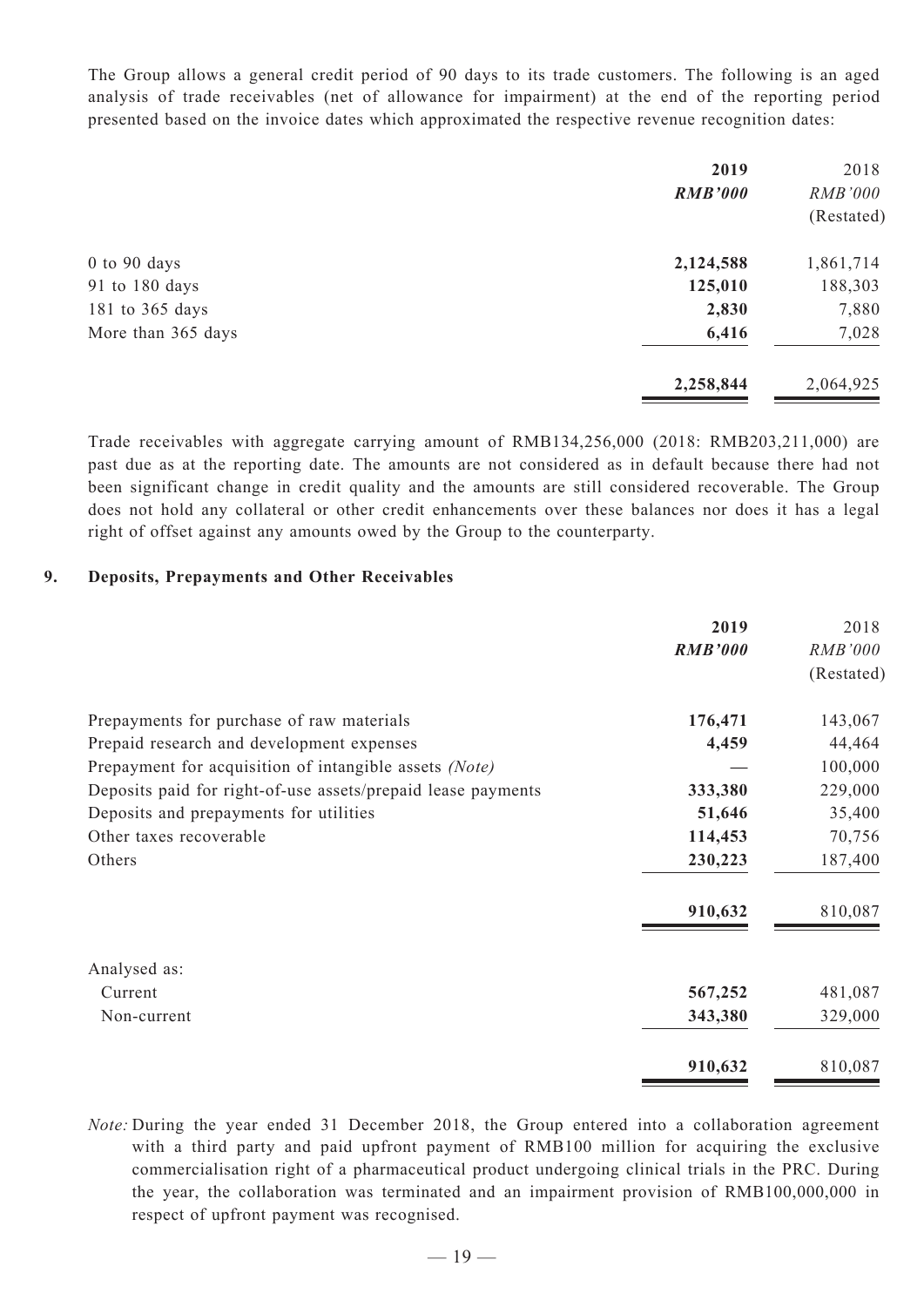#### **10. Bills Receivables**

Bills receivables represent bills on hand. All bills receivables of the Group are with a maturity period of less than 365 days (2018: less than 365 days) and not yet due at the end of the reporting period. The management considers the default rate is low based on historical information and experience.

During the year ended 31 December 2018, bills receivables issued by group companies for settlement of intragroup transactions were discounted to bank without recourse for proceeds of RMB1,504,583,000, and the related liabilities were included in bills payables as at 31 December 2018.

#### **11. Trade Receivables Due from Related Companies**

The Group generally allows a trade credit period of 90 days (2018: 90 days) to its related companies. The following is an aged analysis of trade receivables due from related companies at the end of the reporting period presented based on invoice dates which approximated the respective revenue recognition dates:

|                | 2019           | 2018           |
|----------------|----------------|----------------|
|                | <b>RMB'000</b> | <i>RMB'000</i> |
|                |                | (Restated)     |
| $0$ to 90 days | 140,183        | 63,443         |

#### **12. Trade Payables**

The following is an aged analysis of trade payables at the end of the reporting period presented based on the invoice dates:

|                    | 2019<br><b>RMB'000</b> | 2018<br>RMB'000<br>(Restated) |
|--------------------|------------------------|-------------------------------|
| $0$ to $90$ days   | 941,700                | 1,455,498                     |
| 91 to 180 days     | 34,626                 | 60,093                        |
| More than 180 days | 134,557                | 103,765                       |
|                    | 1,110,883              | 1,619,356                     |

The general credit period on purchases of goods is up to 90 days (2018: 90 days). The Group has financial risk management policies in place to ensure that all payables are settled within the credit timeframe.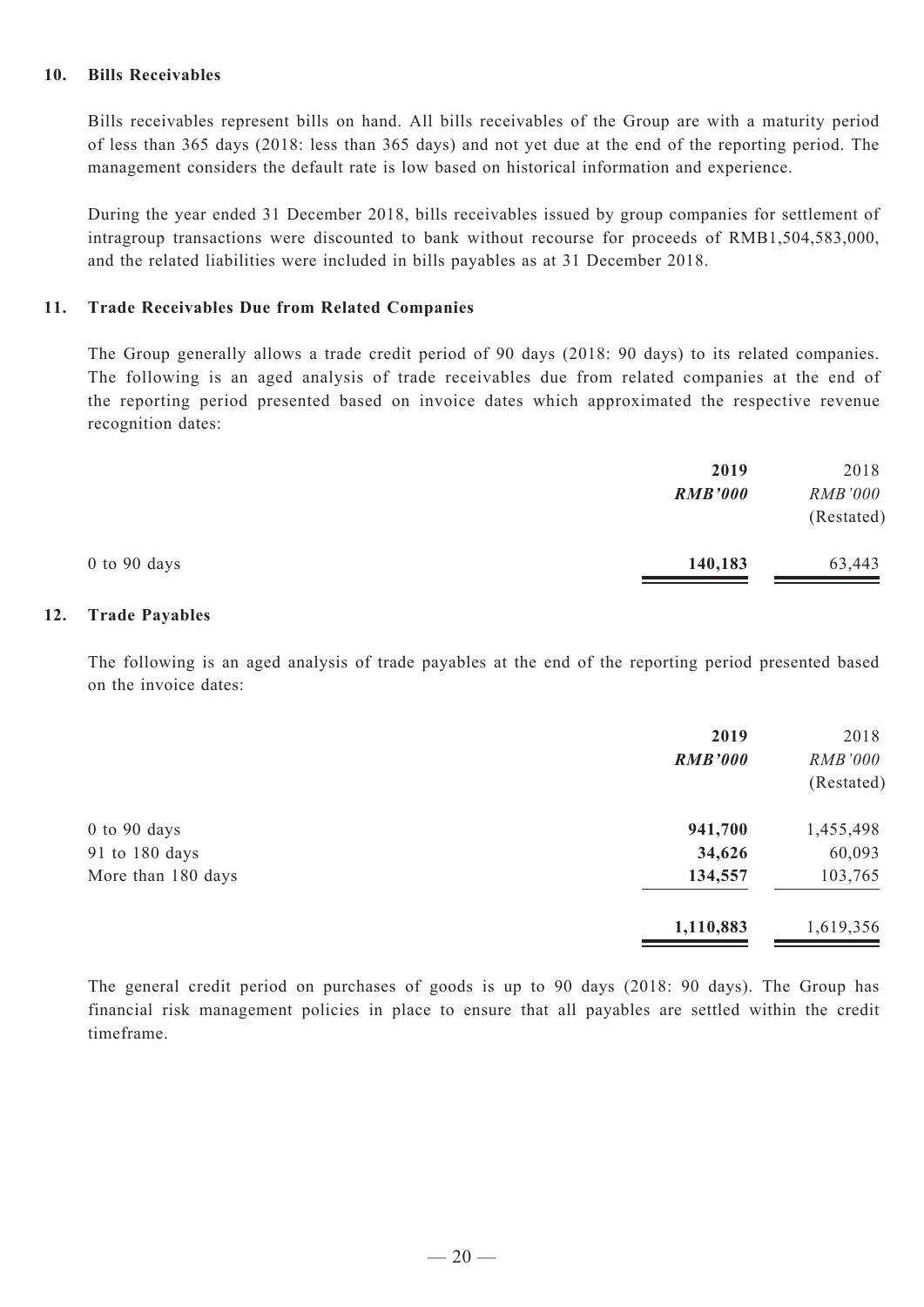#### **13. Other Payables**

|                                                   | 2019           | 2018       |
|---------------------------------------------------|----------------|------------|
|                                                   | <b>RMB'000</b> | RMB'000    |
|                                                   |                | (Restated) |
| Customers' deposits                               | 238,748        | 340,811    |
| Other taxes payable                               | 126,489        | 206,275    |
| Selling expense payable and other accrual charges | 1,512,130      | 950,798    |
| Payables arising from construction cost and       |                |            |
| acquisition of property, plant and equipment      | 1,157,020      | 845,308    |
| Government grants                                 | 359,841        | 360,375    |
| Staff welfare payable                             | 244,848        | 239,559    |
| Others                                            | 207,309        | 159,540    |
|                                                   | 3,846,385      | 3,102,666  |
|                                                   | 2019           | 2018       |
|                                                   | <b>RMB'000</b> | RMB'000    |
|                                                   |                | (Restated) |
| Analysed as:                                      |                |            |
| Current                                           | 3,691,652      | 2,920,262  |
| Non-current                                       | 154,733        | 182,404    |
|                                                   | 3,846,385      | 3,102,666  |

#### **14. Bills Payables**

All bills payables of the Group are aged within 365 days (2018: 365 days) and not yet due at the end of the reporting period. As at 31 December 2019, bills payables of RMB198,648,600 (2018: RMB1,504,583,000) are secured by certain bank deposits and structured bank deposits.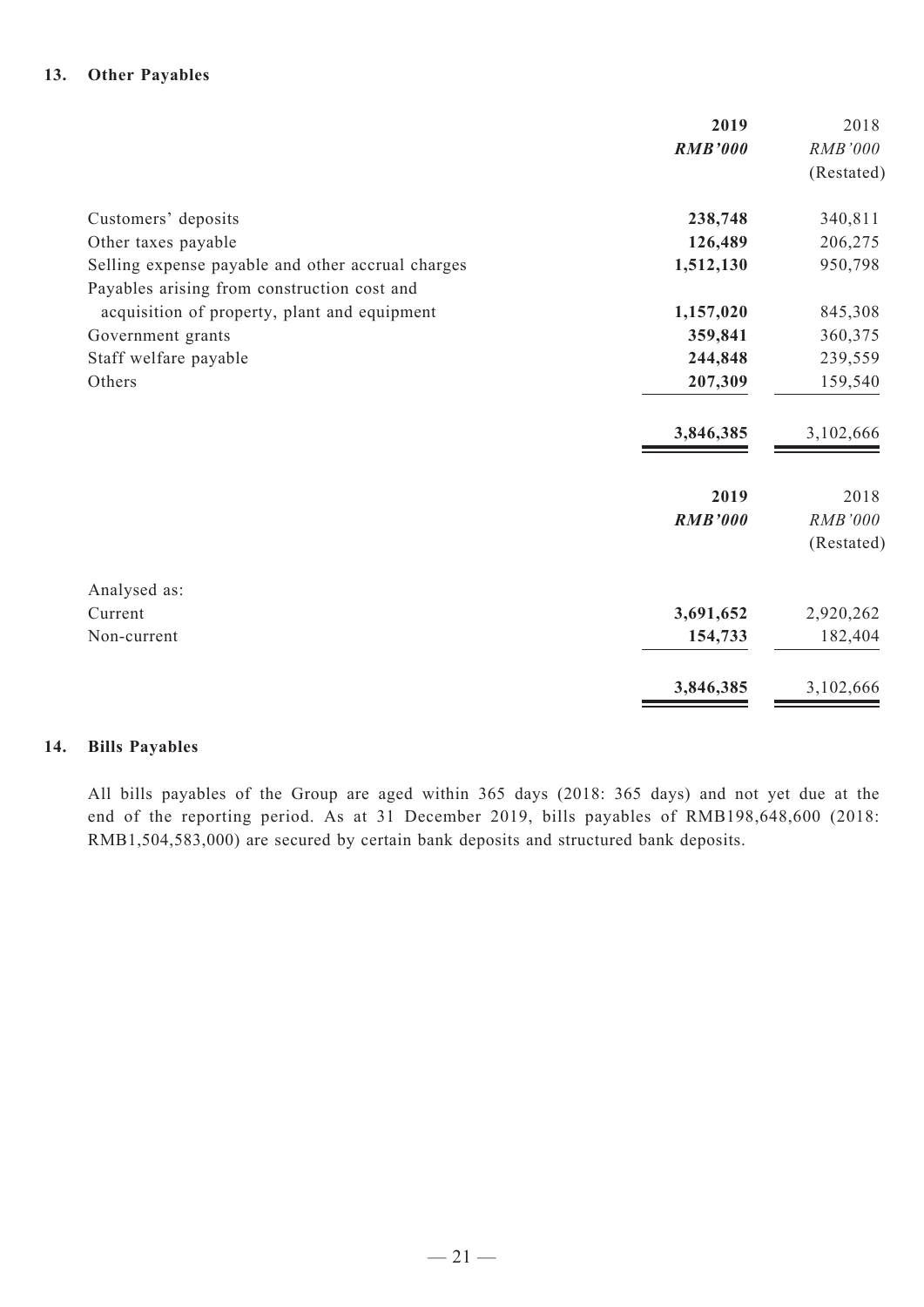## **MANAGEMENT DISCUSSION AND ANALYSIS**

## **Finished Drug Business**

The finished drug business continued to achieve satisfactory growth in 2019 with sales revenue reaching RMB17,937 million, 32.8% higher than the previous year.

### **(i) Innovative Drug Products**

During the year, the Group continued to expand the dedicated sales force, accelerate market expansion in major cities and hospitals, and adopt different sales strategies based on the market positions and competitive landscape of the products, including i) stepping up market penetration into county-level hospitals and community medical institutions; ii) rapidly establishing strong sales teams for new products and actively developing the market of major hospitals; iii) striving for market share gain through emphasis on the competitive edge from product differentiation; and iv) strengthening market expansion in different indications through professional academicbased promotion. Leveraging the market competitiveness of the products and the effective sales strategies, innovative drug products maintained a strong growth momentum and achieved sales of RMB12,975 million in 2019, representing a 48.4% growth. In particular, the sales of NBP increased by 35.8% and the sales of oncology drugs increased by 148.8%, becoming the dual engines of the Group's growth.

The following are the Group's major innovative drug products:

## *NBP***(恩必普)***(butylphthalide soft capsule and injection)*

NBP is a Class 1 new chemical drug in China and a patent-protected exclusive product mainly used for the treatment of acute ischemic stroke. NBP has been listed as one of the recommended drugs in previous editions of "Guidelines for Acute Ischemic Stroke Treatment in China". It has also been listed on more than ten guidelines and consensuses, including the "Guidelines for the Diagnosis and Treatment of Acute Ischemic Stroke of China", "Guidelines for the Assessment and Intervention of Cerebral Collateral Circulation in Ischemic Stroke in China (2017)", "Guidelines for the Diagnosis and Treatment of Cerebral Infarction with Chinese and Western Medicines in China (2017)", "Guidelines for the Reasonable Medication for Stroke in China (2019)" and "Guidelines for Clinical Management of Cerebrovascular Diseases in China (2019)". These serve to recognise the clinical efficacy of NBP for treating acute ischemic stroke and provide strong academic evidence for its academic-based promotion. The inclusion of both formulations of NBP into the national reimbursement drug list is also favourable for the promotion of sequential treatment (injection for emergency use and soft capsule for recovery use).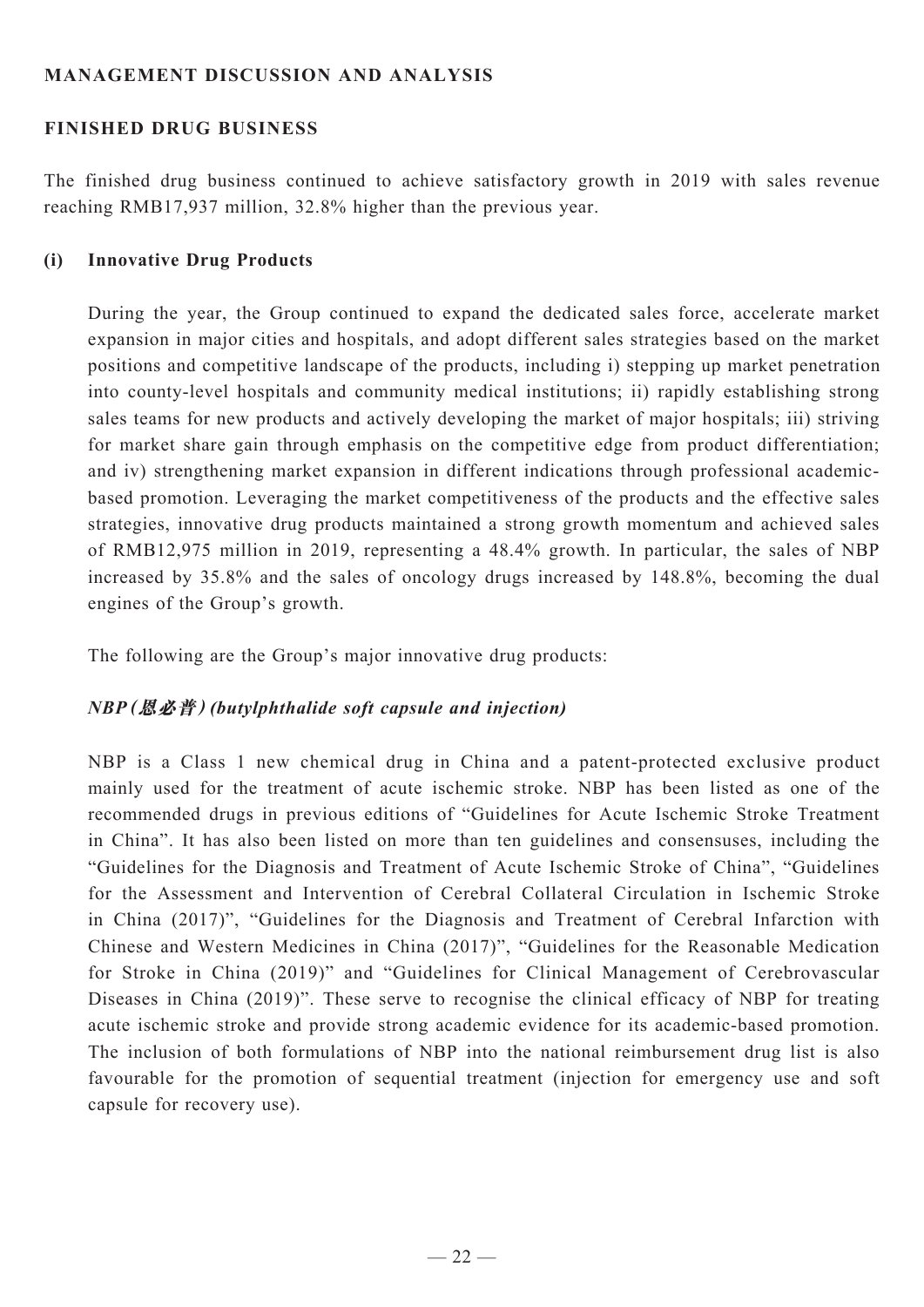For the exploration of new therapeutic areas, 134 research projects in respect of butylphthalide are in progress, including 69 fundamental and 65 clinical projects. In particular, butylphthalide soft capsule for the treatment of vascular dementia has been approved to commence phase III clinical trial directly, accelerating the expected launch for the new indication. In addition, NBP has also participated in seven national studies under the "13th Five Year Plan", including efficacy and safety studies of butylphthalide for new treatment areas such as cerebral small vessel diseases, aortic atherosclerotic cerebral infarction and intravenous thrombolysis or endovascular treatment for acute ischemic stroke. Of which the research of butylphthalide for the treatment of hemorrhagic stroke led by Beijing Tiantan Hospital was a new study in 2019. The phase II clinical trial of butylphthalide soft capsule in the U.S. has enrolled 112 patients. The development of new indications and markets will be able to bring new growth opportunities to NBP.

During the year, the Group further expanded its dedicated sales force of NBP and gradually developed the primary medical market of county level and community health centres. The number of hospitals with sales coverage increased rapidly with sales maintaining a high rate of growth. Currently, the coverage of NBP in the county-level market is still relatively low, and the growth potential for sequential treatment is promising. The Group believes that NBP will continue to enjoy a steady growth.

## *Oulaining***(歐來寧)***(oxiracetam capsule and lyophilised powder injection)*

Oulaining is mainly used for the treatment of mild to moderate memory and mental impairment resulting from vascular dementia, senile dementia and brain trauma. During the year, policies such as the review and uniform implementation of the national reimbursement drug list throughout the country, and introduction of the National Key Drug List for Monitoring and Prescription Control had a significant impact on the sales of Oulaining, resulting in a sales decline. Nevertheless, Oulaining has been marketed in China for over 16 years and has also been included into various guidelines such as the "Guidelines for the Diagnosis and Treatment of Cognitive Impairment of Cerebral Small Vessel Diseases 2019" and "Guidelines for Diagnosis and Treatment of Dementia and Cognitive Impairment in China 2015", and has become a basic drug commonly used in clinical practice with a relatively large user base of doctors and patients. In addition, a number of fundamental and clinical studies of oxiracetam led by authoritative neurology experts in China have been initiated, the results of which are believed to provide a strong support for the academic-based promotion of Oulaining.

During the year, Oulaining has basically achieved a complete transformation of its sales model to direct sales. The strengthening of control over each level of end-user market and the increased efforts in academic-based promotion will bolster growth within its reasonable scope of use.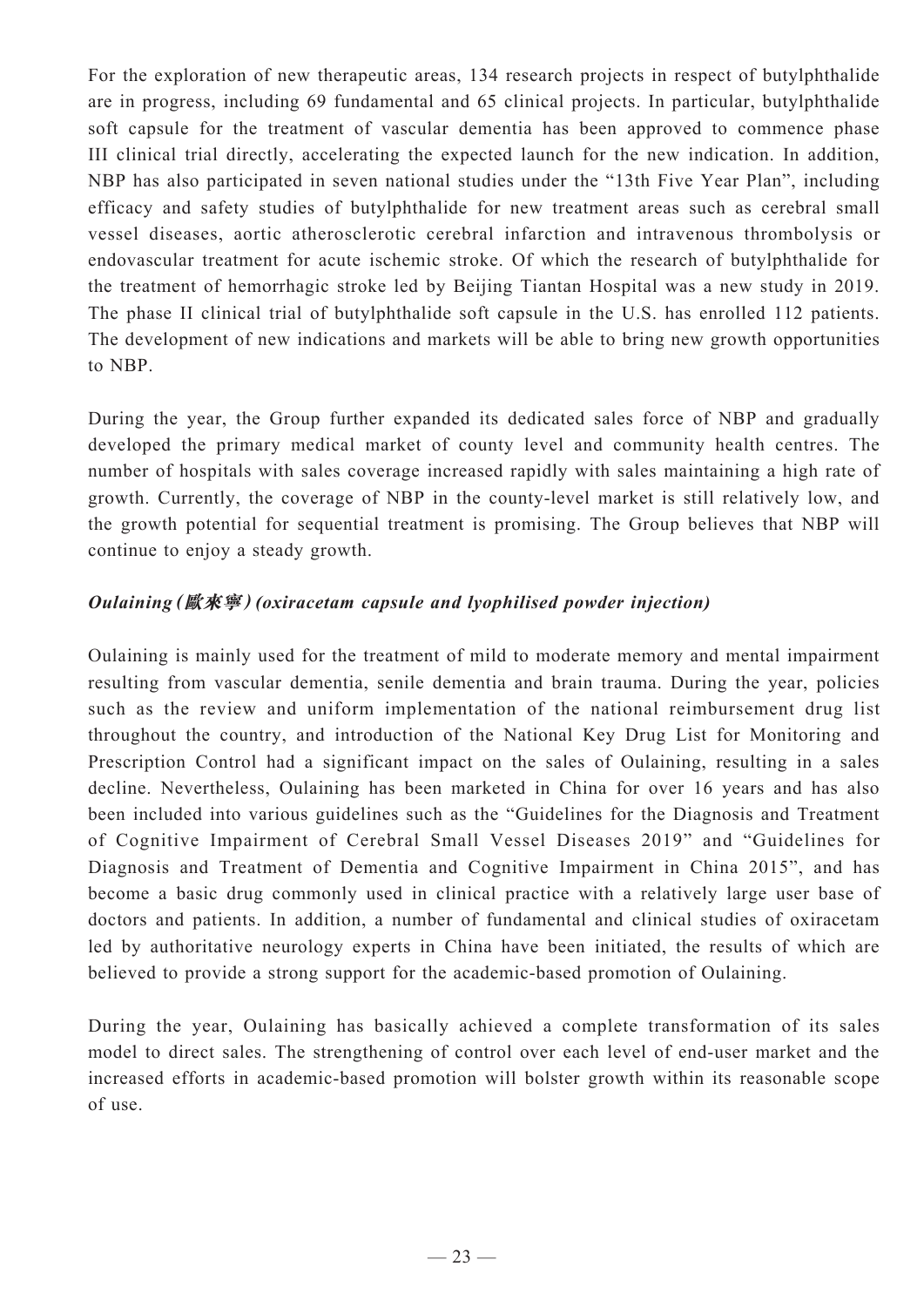## *Xuanning***(玄寧)***(maleate levamlodipine tablet and dispersible tablet)*

Xuanning is mainly used for the treatment of hypertension, chronic stable angina and variant angina. In December 2019, Xuanning received marketing approval from the U.S. Food and Drug Administration (FDA), becoming the first Chinese innovative drug granted full approval by the U.S. FDA. Levamlodipine is not the same chemical substance as amlodipine and has no reference drug. It is not expected to be included in the national centralised procurement in the near future. With the vigorous implementation of the national essential drugs policy, Xuanning will find better development opportunities.

During the year, the Group has commenced to establish direct sales team for Xuanning and stepped up the efforts in building customer network and managing the primary market of county level and below, resulting in a stable increase of sales. The Group will strengthen its efforts in the establishment of the OTC team, participate in the differentiated competition with competing products based on product distinctiveness and effectively implement its strategies in prescription conversion and brand building.

## *Jinyouli***(津優力)***(PEG-rhGCSF injection)*

Jinyouli is the first long-acting white blood cell booster drug in China. It is used to decrease the incidence of infection and pyrexia due to low neutrophil count in patients during chemotherapy, thus ensuring the administration of standardised dosage of chemotherapy. Jinyouli is well supported by clinical evidence with its phase IV clinical study having the largest sample size in respect of clinical study of long-acting granulocyte stimulating factor in China, covering lung cancer, breast cancer, lymphoma, ovarian cancer, colorectal cancer, gastric cancer and nasopharyngeal carcinoma, earning unanimous recommendations from domestic and foreign guidelines.

During the year, the Group launched the prefilled syringe of Jinyouli, with an enhanced accuracy of drug administration and dosage utilization rate. The needs of different markets are also met more effectively with dual dosage forms. Meanwhile, the Group accelerated the development of Jinyouli in prefecture-level and county-level hospitals and pursued strategic cooperation with a number of key hospitals, achieving rapid sales growth during the year. The Group will explore the application opportunities in immunotherapy and target therapy, and further extend the therapeutic areas to haematological and bone cancers, expanding the market potential for Jinyouli.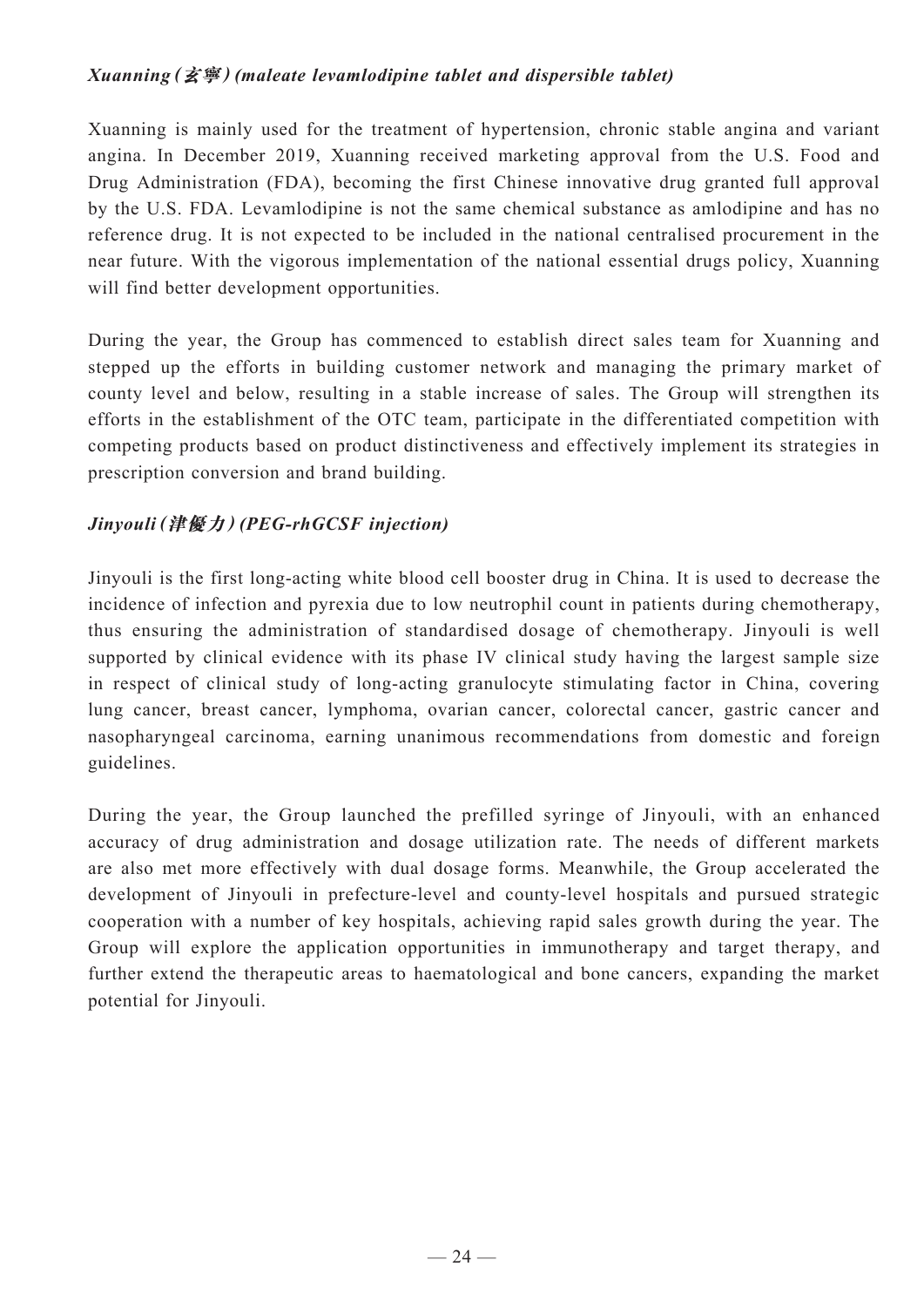## *Duomeisu***(多美素)***(doxorubicin hydrochloride liposome injection)*

Duomeisu was developed by the "National Key Laboratory for New Pharmaceutical Preparations and Excipients" of the Group and supported by the "Major New Drug Development" projects in China, and for the first-line treatment of lymphoma, ovarian cancer, relapsed or metastatic breast cancer, soft tissue sarcoma and AIDS-related Kaposi sarcoma. Duomeisu has considerable advantages in terms of efficacy and safety (especially cardiac safety of patients) as compared to traditional anthracyclines.

After years of academic-based promotion, hospital development and marketing efforts, Duomeisu has become a leading brand in the domestic doxorubicin liposomal market. In addition, Duomeisu has started the consistency evaluation in 2019, which will further enhance its brand advantage and provide strong support for market share expansion.

During the year, the sales of Duomeisu have maintained a rapid growth. The Group will continue to build on its competitive resources to strengthen academic-based promotion, cooperate with professional academies and experts, and carry out new clinical studies in order to enhance the market recognition and acceptance. Moreover, apart from strengthening the existing sales areas such as haematological cancer, breast cancer, gynecologic cancer and bone cancer, the Group will continue to explore new areas such as leukemia, liver cancer, bladder cancer, lung cancer and gastric cancer, with an aim of sustaining a steady sales growth of Duomeisu.

## *Keaili***(克艾力)***(paclitaxel for injection (albumin-bound))*

Keaili is the first-to-market generic of new generation of paclitaxel chemotherapy drug in China with the passing of consistency evaluation. It is made of stable nanoparticles formed by the integration of paclitaxel and human serum albumin (endogenous). The product has the distinctive features of convenience, high efficacy and safety. It can enhance the efficacy of paclitaxel drugs and is convenient to use. Toxic solvents and pre-treatment are not required and the administration only takes 30 minutes.

Since the launch of Keaili, the Group has continuously increased investment in clinical trials and related medical projects, with 145 medical projects initiated to cover 13 areas of oncology including breast cancer, gynecologic cancer, gastric cancer, lung cancer and pancreatic cancer. Meanwhile, the Group has persevered with professional academic-based promotion and has organised more than 1,000 academic activities.

During the year, Keaili has achieved a very remarkable growth in sales. The Group will grasp the opportunity of Keaili being included into the national centralised procurement list with the lowest price to accelerate hospital development and market penetration, and continue to adopt a professional academic-based promotion strategy in order to seize the market share of paclitaxel and achieve rapid sales growth of Keaili.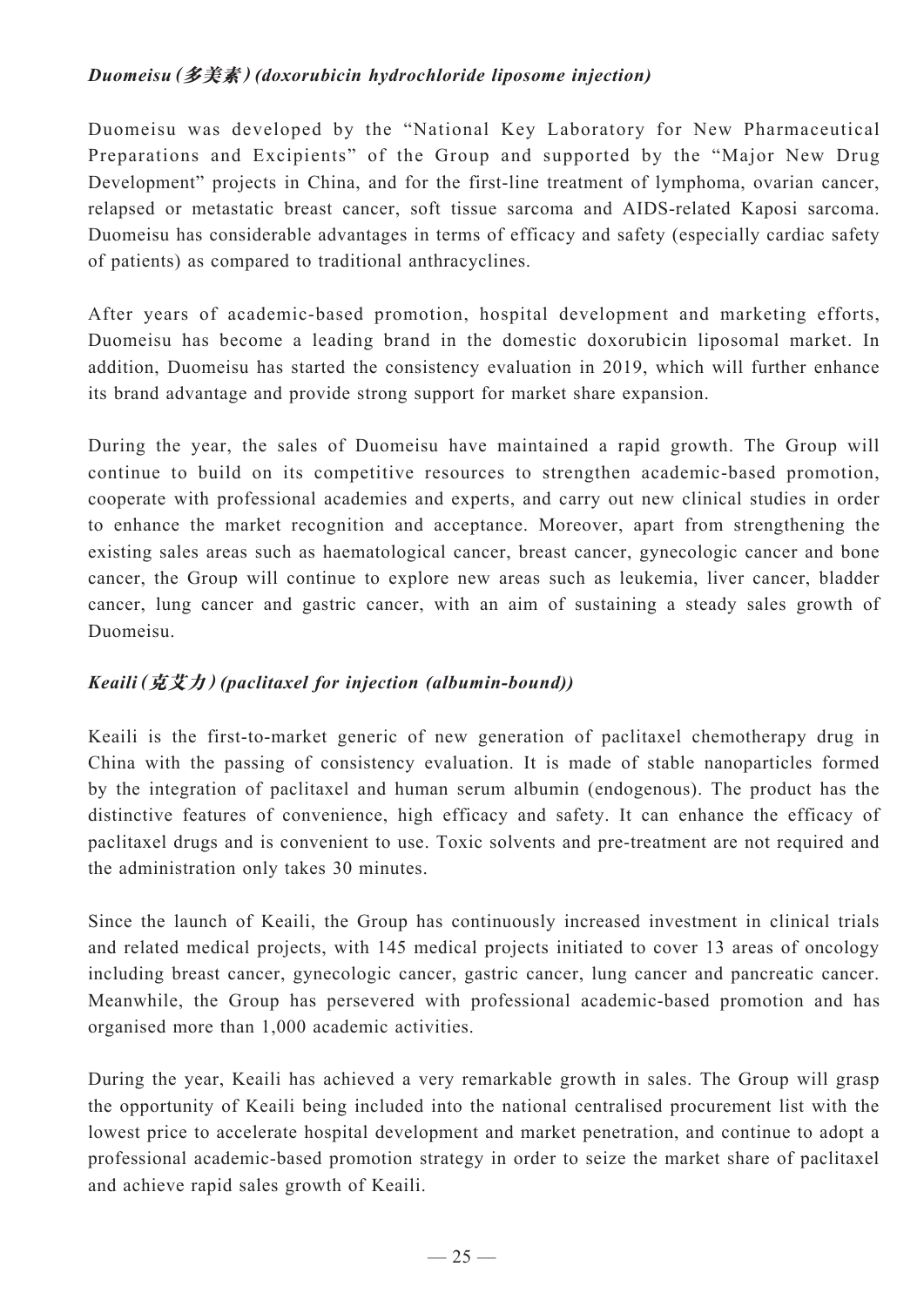## *Ailineng***(艾利能)***(elemene injection)*

Ailineng is an oncology drug developed in China and has been included into the national reimbursement drug list. The product is mainly used for the treatment of nerve glioma, brain metastases and malignant pleural and peritoneal effusion, and can be used in combination with radiotherapy and chemotherapy to boost treatment efficacy. After years of clinical verification, it has been widely recognised by the medical profession. The liquid formulation of the product has been granted patent in China. Compared with the traditional emulsion formulation, the purity and content of elemene are further improved with significant reduction of adverse clinical reaction.

The current sales volume of Ailineng is still not significant. The Group will continue to strengthen academic-based promotion, initiate clinical medical research and constantly promote the transformation of regional sales model to further expand the market share of Ailineng.

## **(ii) Common Generic Drug Products**

During the year, the Group continued with the strategy of enhancing sales mix by strengthening the promotion of non-antibiotic drugs and expanding the product line of oral formulation for chronic diseases. Products with higher sales growth included aspirin enteric-coated tablets, troxerutin tablets and compound aminophenazone barbital injection. The Group also actively pushed forward the consistency evaluation for key products, with 17 drugs passing during the year (cumulative 23). Products passing the consistency evaluation can provide patients with medication options of high-quality and competitive price, and can relieve the burden of medical insurance expenditures. The Group will make full use of the opportunities brought about by the consistency evaluation to actively strive for a larger market share for the products. In addition, the Group will also make full use of the development opportunities brought about by the drug centralised procurement policy to develop the hospital market for common generic drug products.

In 2019, common generic drug products achieved sales of RMB4,962 million, representing a 4.2% growth. In addition to the continuous implementation of the above development strategies, the Group will also promote the direct sales model through professional academicbased promotion to improve doctors' recognition of the products, striving for better promotion results and higher sales growth.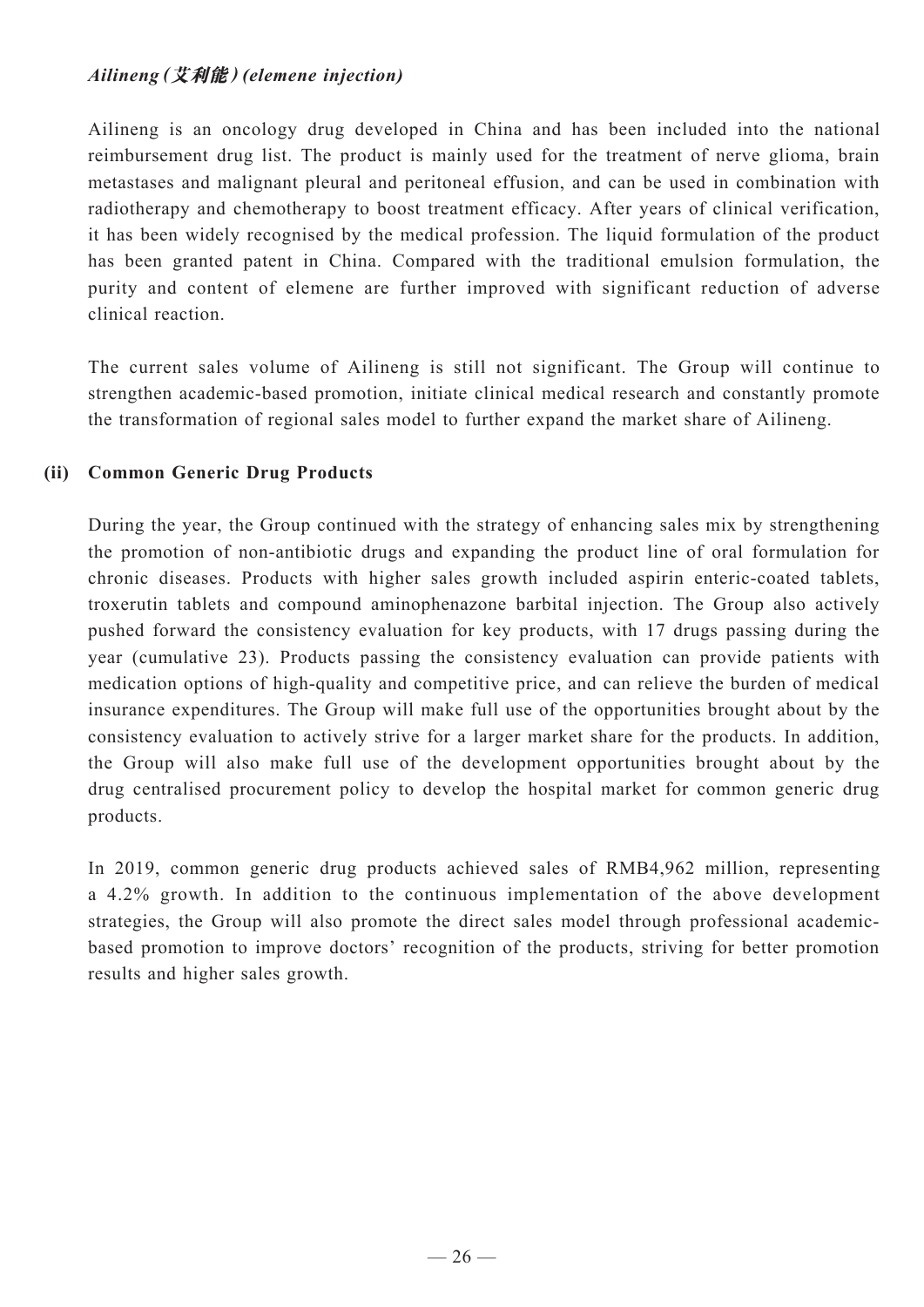### **(iii) Newly Launched Products**

The strong R&D capability and rich pipeline of drugs under development enable the Group to have a continuous launch of new products. The Group believes that these new products will contribute considerable sales revenue in the next three years and become a new growth driver.

## *Qixiao* **(琦效 )** *(arbidol hydrochloride tablets)*

As a broad-spectrum antiviral drug, arbidol is mainly used for the treatment of viral infections represented by influenza. With its good clinical efficacy and outstanding performance in the treatment of novel coronavirus pneumonia, arbitol has been included into the national "Guidelines for Diagnosis and Treatment of Influenza" and "Guidelines for Diagnosis and Treatment of Novel Coronavirus Pneumonia".

The Group has established a dedicated sales team of more than 500 people, and will put full effort in the research of arbidol for the treatment of influenza, novel coronavirus and other viruses. Given the high incidence of influenza, Qixiao is expected to have a great market potential.

## *Daxinning* **(達新寧 )** *(dronedarone hydrochloride tablets)*

Dronedarone is indicated for sinus arrhythmia patients with a medical history of paroxysmal or persistent atrial fibrillation (AF) to reduce the risk of hospitalization due to atrial fibrillation, with high clinical demand and short supply in the market.

The Group has established a dedicated sales team for Daxinning to vigorously explore the market of dronedarone in China. As an exclusive product in China, Daxinning has a huge market potential.

## *Shuanling (***舒安靈** *) (pentoxifylline injections/tablets)*

Pentoxifylline is a classic drug with clinical application for more than a century and can be used as an essential drug in Europe and the U.S.. It is indicated for treating dizziness caused by circulation cerebral ischemia, improving cognitive dysfunction caused by cerebral blood supply insufficiency and treating intermittent claudication caused by peripheral artery disease, and venous ulcers.

The Group has established a dedicated sales team for Shuanling and will cultivate doctors' perception of using pentoxifylline through clinical trial projects. Since most of the competing products of pentoxifylline are subject to medical insurance restrictions, the current sales of pentoxifylline are increasing rapidly. Thus, Shuanling is expected to have a considerable market potential.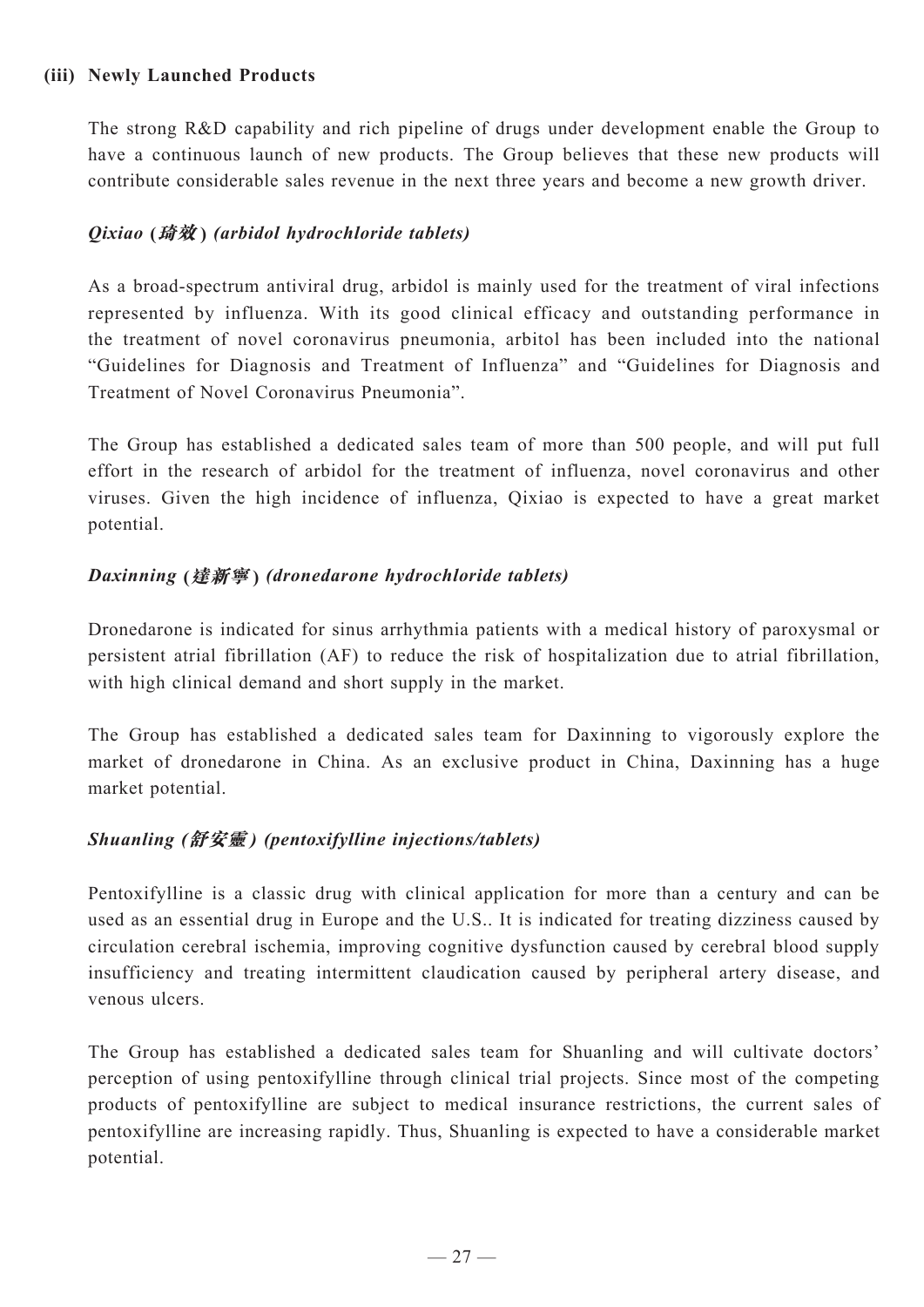## *Meiluolin (***美洛林** *) (ticagrelor tablets)*

Ticagrelor is a first-line antiplatelet agent for the treatment of acute coronary syndrome and the top recommendation in the "Clinical Pathway of Acute ST-Segment Elevation Myocardial Infarction (2019)". According to market data, total sales of the antiplatelet market amounts to RMB15.4 billion in 2019, of which P2Y12 receptor inhibitors accounted for 60%. Ticagrelor demonstrated the strongest growth among all with a CAGR of 103%, having a great market potential.

Meiluolin is the second-to-market generic drug in China with an invention patent for its crystalline form. It is more stable than the originator drug and is the most value for money product currently available in the market. The Group will gradually establish a platform of experts in the cardiovascular field and develop a cardiovascular product portfolio. It will also build its brand influence through professional academic promotion and accelerate market development to seize market share.

## *Gubangjia (***固邦佳** *) (alendronate sodium-vitamin D3 tablets)*

Alendronate sodium-vitamin D3 is mainly used for the treatment of osteoporosis in postmenopausal women and osteoporosis in men to increase bone mass. The conservative estimate of osteoporosis patients in China is 70 million. With the acceleration of aging population and changes in lifestyle, the incidence of osteoporosis is still increasing gradually. With the current treatment rate of only 11.5%, there is a promising market prospect.

Gubangjia is the first and only compound preparation of alendronate sodium and vitamin D3 in China. The Group will expand the coverage of academic activities for doctors and patients, and establish its own sales force.

## *Gaoshunsong (***高順松** *) (acemetacin extended-release capsules)*

Acemetacin is a non-steroidal anti-inflammatory drug (NSAIDs) mainly used for the treatment of osteoarthritis, ankylosing spondylitis and rheumatoid arthritis. The overall sales of NSAIDs market are estimated to be over RMB13 billion in 2018 with a three-year CAGR of 15.64%, showing a steady growth in market size.

Gaoshunsong is an exclusive generic drug in China. The Group is establishing a direct sales team and expanding end-user market in order to promote more patients to use the product.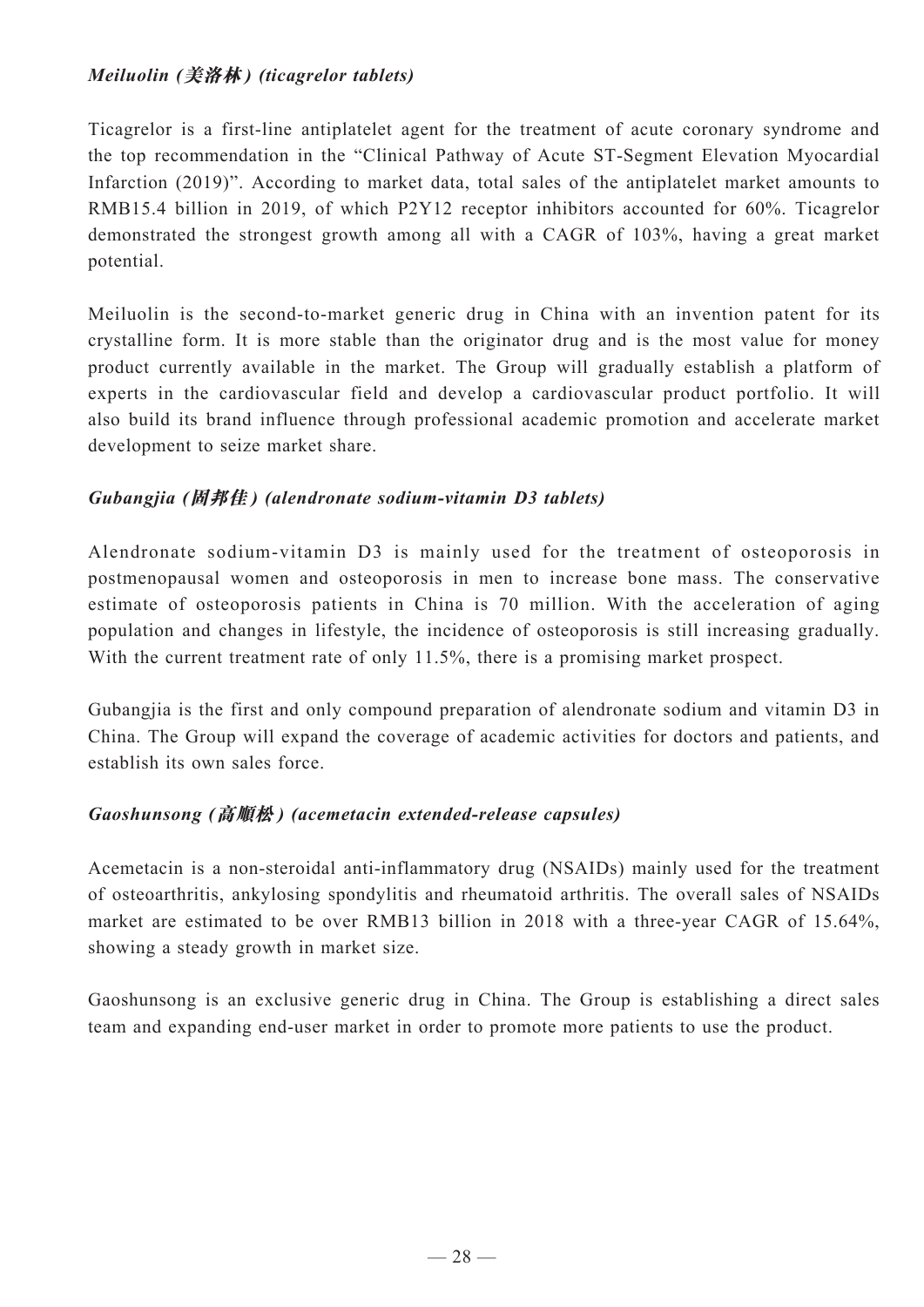## *Enxi (***恩悉** *) (pramipexole dihydrochloride tablets)*

Enxi is indicated for the treatment of signs and symptoms of adult idiopathic Parkinson's disease, and is the first pramipexole dihydrochloride tablet passing the consistency evaluation in China. The number of patients with Parkinson's disease increases about 100,000 annually and is expected to reach 4.94 million in 2030. In 2018, the sales of pramipexole accounted for approximately 41.2% of the overall domestic market for Parkinson's disease drugs with rapid growth at a CAGR of 18%. Therefore, Enxi is expected to have a promising sales prospect.

The Group will initiate clinical studies including comparison with the originator drug and combo study with butylphthalide for the treatment of vascular Parkinsonism/Parkinson's syndrome. The Group will also enhance doctors' diagnosis and treatment standard for Parkinson's disease, strengthen patient education and increase the consultation rate of patients with Parkinson's disease. Currently, the price of Enxi is only 47% of the originator product, which can significantly reduce patients' financial burden as well as maximize its clinical value.

## *Luoruite (***洛瑞特** *) (erlotinib hydrochloride tablets)*

Erlotinib is a first-line drug for the treatment of patients with advanced EGFR mutationpositive lung cancer. It is the first generation EGFR-TKI drug and has been unanimously recommended by domestic and foreign guidelines. Luoruite is the first-to-market erlotinib generic in China with consistency evaluation passed and was included in category B of the national reimbursement drug list. With a lower price than the originator drug, it has a higher pharmacoeconomic value.

Leveraging on the advantages of products and resources, the Group will compete in the first generation EGFR-TKI market so as to capture new patients and replace existing ones among the target population of patients with EGFR mutation-positive non-small cell lung cancer.

### *Montelukast sodium tablets/chewable tablets*

Montelukast is mainly used for the prevention and long-term treatment of asthma. Asthma is one of the most common diseases in the world today. There are approximately 30 million asthma patients in China with prevalence of children at 3.02% and people over 14 years of age at 1.24%, and the incidence is increasing at an alarming rate. Montelukast has a sales of RMB3.2 billion in China and has been included in the  $1<sup>st</sup>$  batch of "4+7" pilot centralised procurement. The Group's montelukast sodium tablets/chewable tablets are deemed as passing the consistency evaluation. The Group will commit to promoting the clinical use of the product and preparing for the next round of national centralised procurement.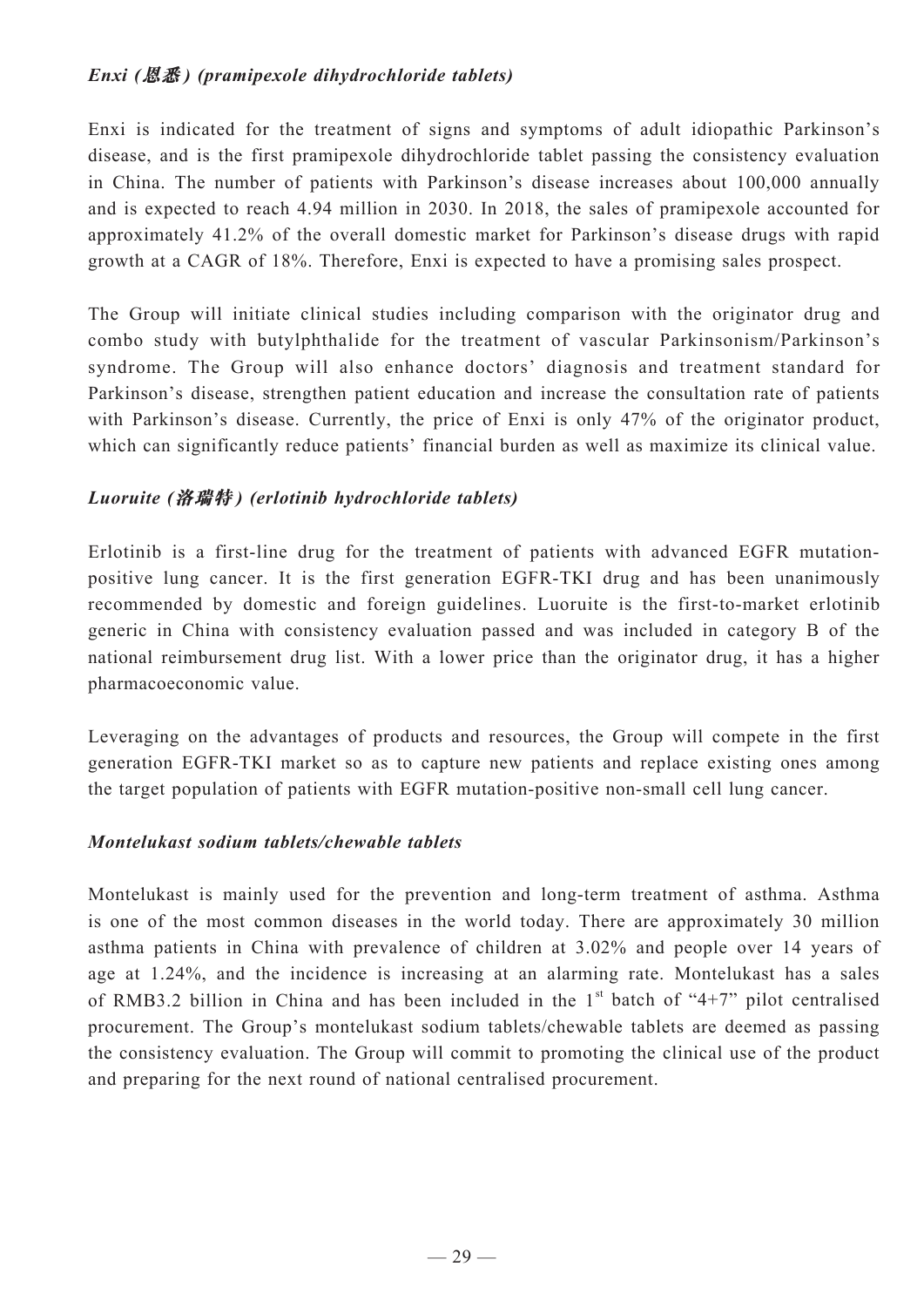### *Sitagliptin phosphate tablets*

Sitagliptin is mainly used for the treatment of type 2 diabetes. It is the first dipeptidyl peptidase-4 (DPP-4) inhibitor in the market and has been fully recognised by domestic and overseas clinical guidelines. With increasing market recognition, sitagliptin gradually leads DPP-4 inhibitors to become one of the major players in the diabetic market. Ranking first in the world, the number of diabetic patients in China is 116 million, creating a huge market for diabetes drugs. Currently, the sales of sitagliptin have maintained rapid growth. It is expected that the Group's sitagliptin will gain a certain market share after its approval.

## *Nintedanib esilate soft capsules*

Nintedanib is mainly used for the treatment of interstitial lung disease associated with idiopathic pulmonary fibrosis or systemic sclerosis. It is recommended by the guidelines together with pirfenidone for treating pulmonary fibrosis, but with a higher safety. The Group will strive to launch this product as the first-to-market generic in China.

## **Vitamin C Business**

In 2019, the vitamin C business continued to build on its market strengths in terms of capacity, quality and production cost. Both sales volume and export market share were able to further increase even though already ranked the first place in the industry. However, the price decline has weakened the business performance during the year as compared to previous year. As it is expected that the overall supply of vitamin C will continue to be excessive for a long time, significant product price rebound is unlikely. In addition to continuously improving product quality and reducing production costs, the Group will keep focusing on the development of untapped market, optimizing customer mix, increasing number of end-user customers and reducing energy consumption in order to achieve continuous enhancement of overall market competitiveness of the business.

### **Antibiotics Business**

The overall demand and prices of antibiotics have remained low as a result of the policy of restrictive use of antibiotics over the years, and the business performance remained weak in 2019. The Group will keep improving product quality, developing high-end market, striving for high-end registration as well as making use of the product chain advantage to improve market competitiveness.

### **Other Businesses**

The functional food business (including caffeine additives and vitamin supplements) recorded a stable growth in 2019. The market environment of caffeine has seen changes with increase in competitors and total supply. Thanks to the Group's increased efforts in technology upgrade, cost reduction and market development, its share of the export market has greatly increased and a relatively good performance has been achieved.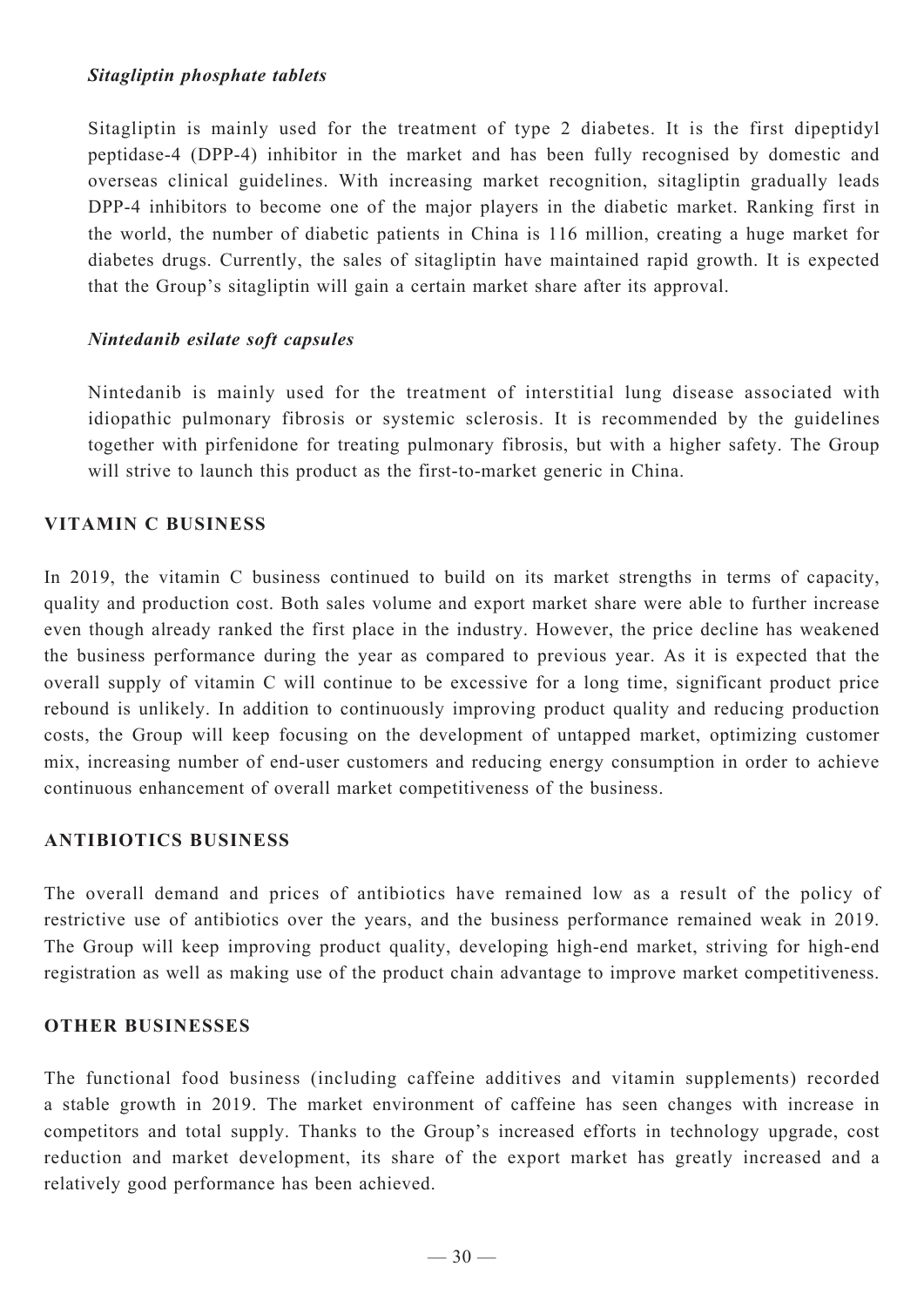### **Research and Development**

The Group firmly believes in the importance of investing in research and development so that the Group can have strong product and technology innovation capability as well as a rich pipeline of drugs under development. The R&D expenses for the year amounted to RMB2,000 million (charged to profit or loss statement), representing an increase of 49.1% and accounting for approximately 11.2% of the finished drug business revenue. At present, the Group has established four major R&D centres in China and overseas, owns ten core technology platforms and an R&D team with more than 1,800 people. There are more than 300 projects in the pipeline, of which over 40 are innovative small molecule drugs, over 50 are innovative macromolecule drugs and over 20 are drugs of new preparation, primarily focusing on the therapeutic areas of oncology, autoimmunity, psychiatry and neurology, digestion and metabolism, cardio-cerebrovascular system and anti-infectives. According to the evaluation results of the "National Enterprise Technology Centre (2019)" issued by the National Development and Reform Commission, the Group was ranked as "excellent", proving the Group's capabilities in R&D and innovation.

The major R&D progress of the Group since the beginning 2019 is as follows:

10 drugs were granted drug registration approval in China. Of which sunitinib malate capsules and dronedarone hydrochloride tablets are first-to-market generics, pramipexole hydrochloride tablets is the first generic passing consistency evaluation, and products like clopidogrel bisulfate tablets, ticagrelor tablets and rivaroxaban tablets have great market potentials. There are 27 drug candidates pending drug registration approval. As for international registration, 1 drug was granted U.S. NDA approval, 2 drugs granted U.S. ANDA approval and 6 drugs candidates are pending approval.

During the year, the Group reached a peak in terms of application and approval for consistency evaluation, with 17 products passing the evaluation and 25 products submitted for approval application.

16 new drug candidates, including 7 innovative small molecule drug candidates, 5 innovative macromolecule drug candidates and 4 new preparations, were granted clinical trial approval, of which 12 in China and 4 in the U.S. and Australia, further enriching the clinical pipeline of new drugs. At present, the Group has 42 products under clinical trials, including 31 innovative drugs and 11 new preparations.

Apart from in-house research and development, the Group has also been proactively seeking external cooperation and acquisition opportunities. During the year, the Group has 1) entered into a licensing agreement with Hangzhou Innogate Pharma Co., Ltd. for 5 small molecule compounds; 2) acquired the entire equity interests in Yong Shun Technology Development Co., Ltd. and obtained its R&D platform of antibodies and product pipelines; 3) entered into a licensing agreement with Shanghai Institute of Materia Medica for 4 small molecule compounds; 4) established a joint venture with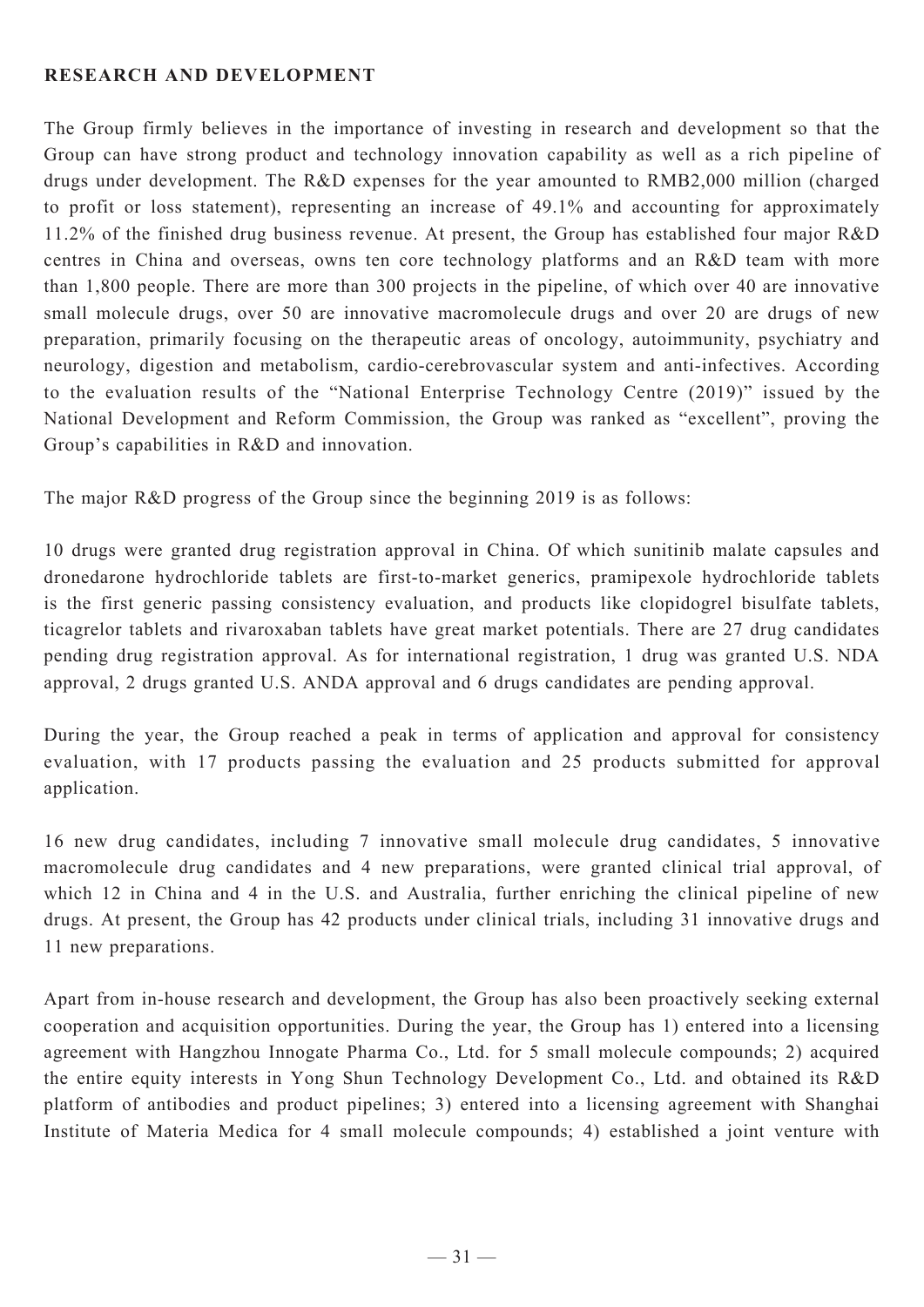Shanghai Haihe Pharmaceutical Co., Ltd for the joint development of 5 new drug projects; 5) entered into a licensing agreement with Synermore Biologics (Suzhou) Co., Ltd. for omalizumab biosimilar; and 6) entered into a product transfer agreement with Shanghai Acebright Pharmaceuticals Group Co., Ltd. for erlotinib hydrochloride.

The Group attaches great importance to the protection of intellectual property rights and actively files patent applications for its research and development projects. During the year, the Group has filed 161 domestic patent applications (61 authorised) and 62 overseas patent applications (9 authorised).

In the next three years, the Group is expected to launch more than 50 new products, over 15 of which will be major products with a market potential of more than RMB1 billion each, providing strong support for the Group's high-quality growth in the future.

As a national innovative enterprise in China equipped with a strong R&D team and product pipelines, the Group will definitely take the lead in future market competition.

## **Impact of Coronavirus Disease (COVID-19)**

Since the novel coronavirus outbreak in January 2020, the close-off management throughout the country has severely affected the outpatient visits and hospitalization rate, marketing activities and drug distribution have also been hindered. Except for certain finished drug products related to the epidemic achieving sales above expectation, the sales of other finished drug products have been adversely affected to various degrees.

During the epidemic, the Group, on one hand, actively responded to various prevention and control measures of the government, and ensured sufficient supply of products with urgent clinical needs such as arbidol. On the other hand, the new ways of doing academic promotion such as online academic meetings and lectures have generated good results, alleviating the impact on sales from the epidemic to a certain extent. Currently, the Group has fully resumed operation and business has been back to normal, except for Hubei Province. The Group will endeavour to make up for the epidemic's impact on the business progress of the year.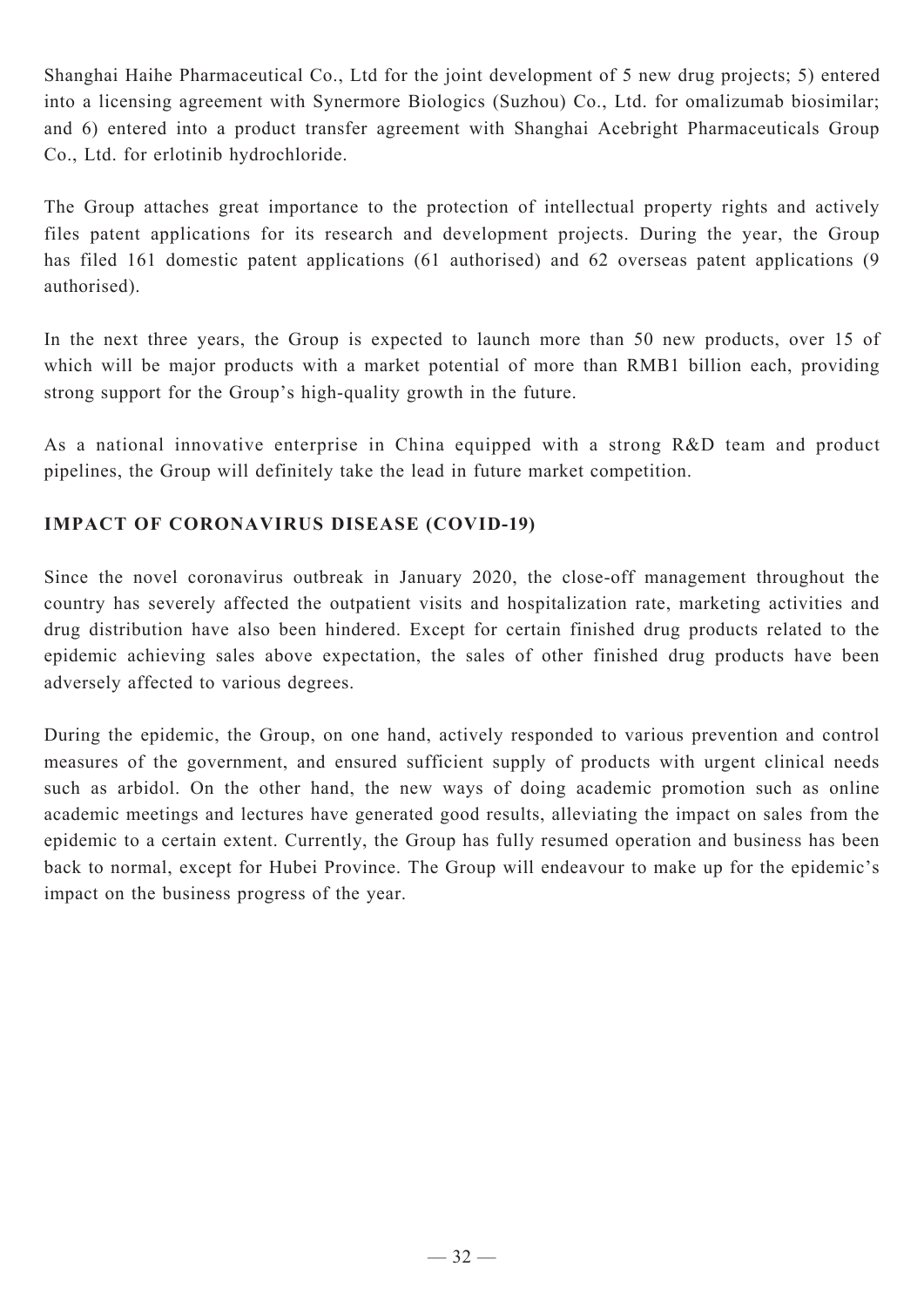## **FINANCIAL REVIEW**

### **Results**

|                                     | 2019<br><b>RMB '000</b> | 2018<br>RMB '000 | Change    |
|-------------------------------------|-------------------------|------------------|-----------|
| Revenue:                            |                         |                  |           |
| Finished drugs                      | 17,937,001              | 13,503,386       | $+32.8%$  |
| Vitamin C                           | 1,921,704               | 1,783,510        | $+7.7\%$  |
| Antibiotics                         | 878,921                 | 1,086,725        | $-19.1\%$ |
| Others                              | 1,365,566               | 1,342,919        | $+1.7\%$  |
| Total                               | 22,103,192              | 17,716,540       | $+24.8%$  |
| Operating profit                    | 4,600,181               | 3,822,962        | $+20.3%$  |
| Operating profit margin             | 20.8%                   | 21.6%            |           |
| Profit attributable to shareholders | 3,714,106               | 3,080,802        | $+20.6%$  |

Finished drug business continued to be a major growth driver to the Group, with sales increasing by 32.8% to RMB17,937 million in the current year. Innovative drugs, in particular, delivered a strong growth with sales reaching RMB12,975 million, representing a growth of 48.4%. Revenue from innovative drugs as a proportion of total revenue of the Group further increased from 49.3% in 2018 to 58.7% in the current year.

Operating profit margin slightly decreased from 21.6% in 2018 to 20.8% in 2019. It is the mixed results of the following factors: (i) higher proportion of sales from innovative drugs which have a relatively higher profit margin; (ii) higher selling expense to revenue ratio of the finished drug business resulting from the Group's increased efforts in market development; (iii) significant increase in research and development expenses; and (iv) decreased profitability of the vitamin C business due to lower selling prices.

#### **Selling and Distribution Expenses**

Selling and distribution expenses was RMB8,712 million in 2019 as compared to RMB6,185 million in 2018. The increase in selling and distribution expenses was primarily attributable to (i) expansion of sales force of the innovative drugs; (ii) increased efforts in marketing and academic promotion for the newly launched innovative drug product "Keaili"; and (iii) increased efforts in academic promotion for some generic drug products.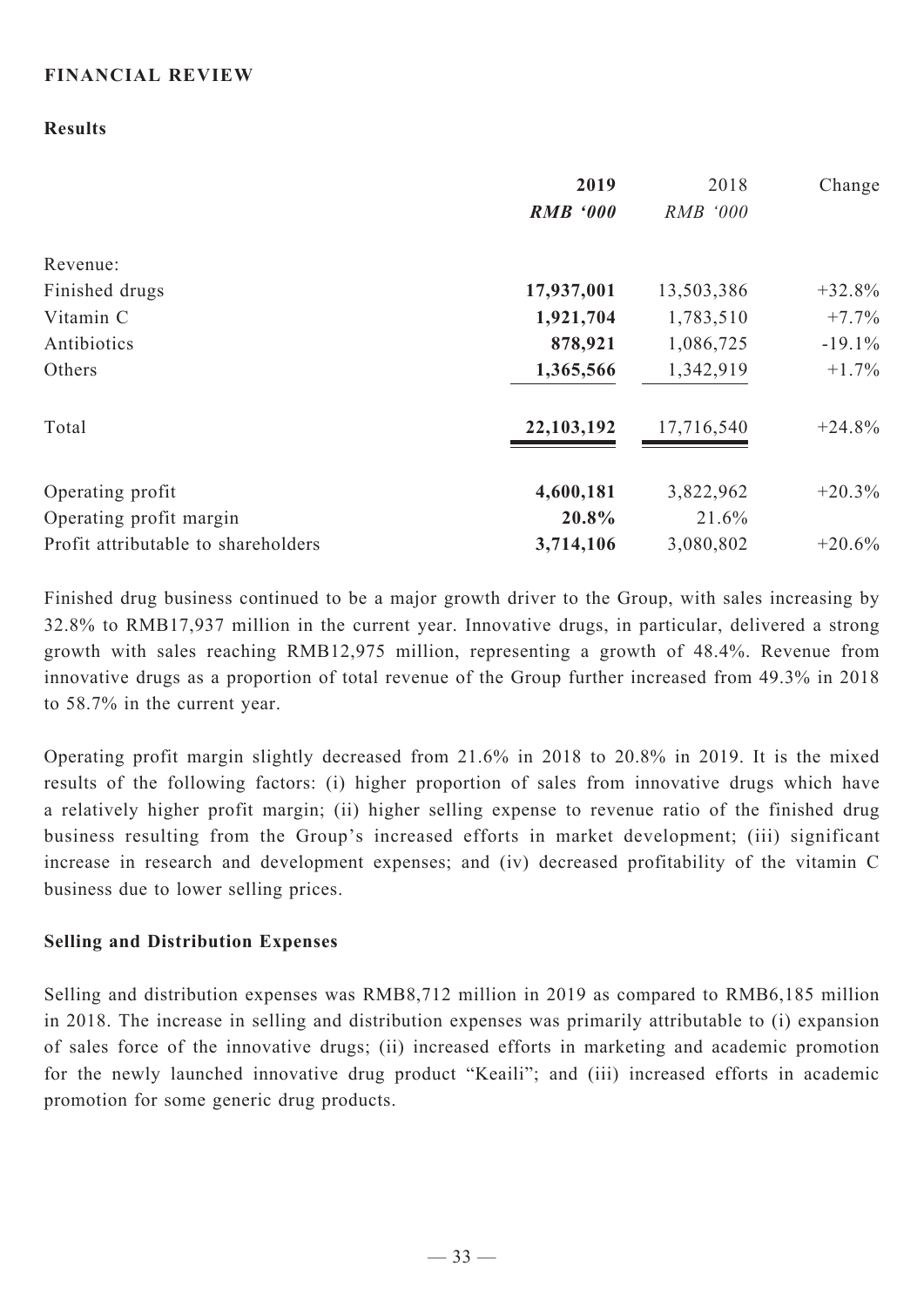## **Administrative Expenses**

Administrative expenses was RMB749 million in 2019 as compared to RMB657 million in 2018. The increase in administrative expenses was primarily attributable to the expanded scale of operation of the Group.

### **Research and Development Expenses**

R&D expenses was RMB2,000 million in 2019 as compared to RMB1,342 million in 2018. The increase in R&D expenses was primarily attributable to (i) increased number of products under development; (ii) increased spending on ongoing and newly initiated clinical trials; (iii) increased spending on product collaboration projects; and (iv) increased spending on quality and efficacy consistency evaluation of generics.

## **Liquidity and Financial Position**

For the financial year of 2019, the Group's operating activities generated a cash inflow of RMB3,784 million (2018: RMB3,795 million). Average turnover period of trade receivables (ratio of balance of trade receivables to sales, inclusive of value added tax for sales in China) slightly improved from 37 days in 2018 to 35 days this year. Average turnover period of inventories (ratio of balance of inventories to cost of sales) decreased from 178 days in 2018 to 149 days this year. Current ratio of the Group was 2.2 as at 31 December 2019, higher than 1.9 a year ago. Capital expenditure for the year amounted to RMB2,185 million, which were mainly spent to construct production facilities and improve production efficiency.

The Group's financial position remained solid. As at 31 December 2019, cash and cash equivalents amounted to RMB4,118 million (2018: RMB4,336 million) and bank borrowings amounted to RMB23 million (2018: RMB71 million), resulting in a net cash position of RMB4,095 million (2018: RMB4,265 million).

All of the Group's borrowings are denominated in Renminbi. The Group's sales revenue are denominated in Renminbi for domestic sales in China and in US dollars for export sales. The Group manages its foreign exchange risks by closely monitoring its foreign exchange exposures and mitigating the impact of foreign currency fluctuations by using appropriate hedging arrangements when considered necessary.

## **Pledge of Assets**

As at 31 December 2019, structured bank deposits amounting to RMB195 million and buildings amounting to RMB34 million have been pledged to secure certain banking facilities of the Group.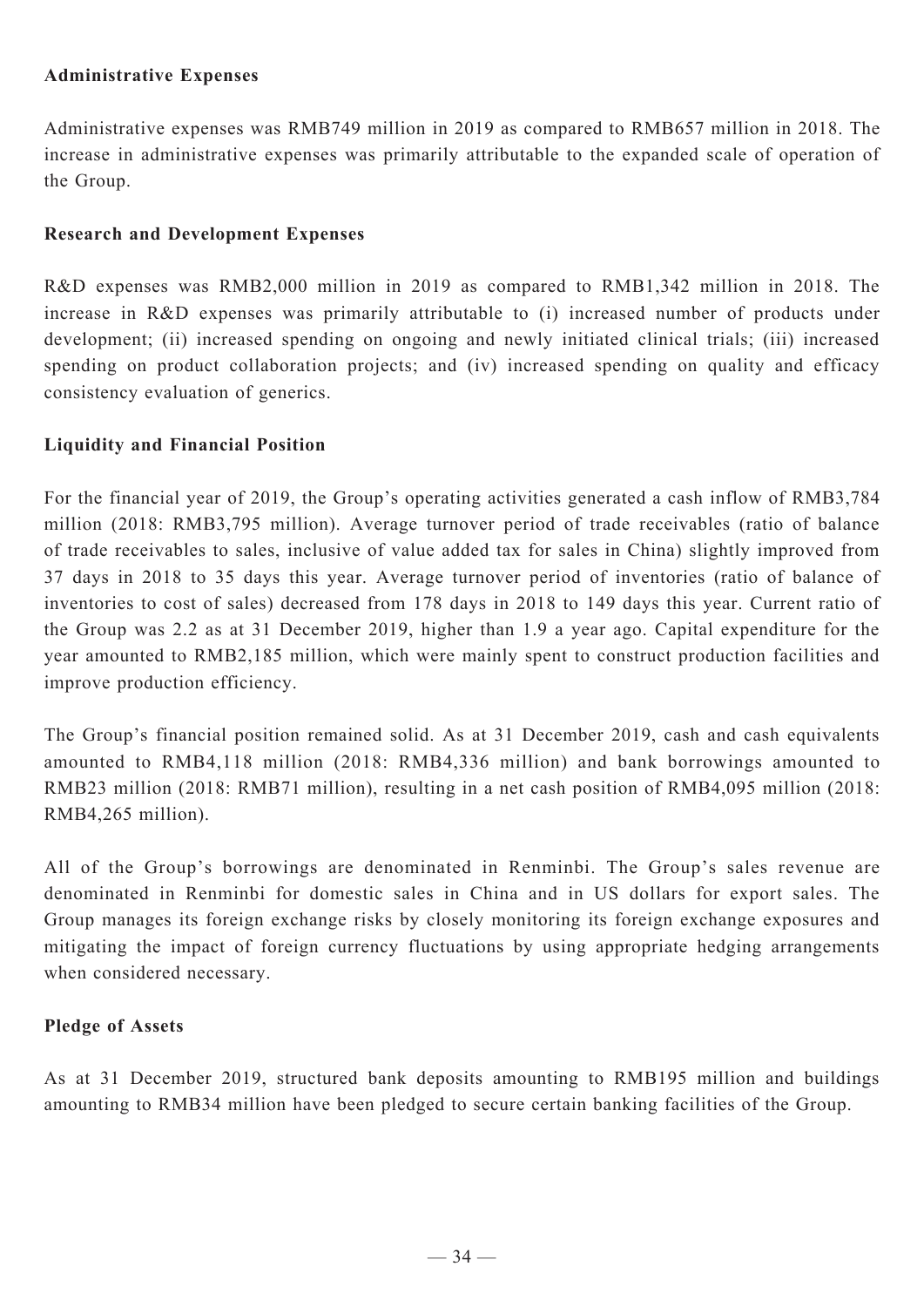## **Dividend Policy**

It is the present intention of the Board to provide shareholders with regular dividends with a normal target payout ratio of not less than 30 per cent of the Group's core profit on a full year basis. The actual amount of dividends will depend on a number of factors including but not limited to financial results, financial position and funding needs of the Group.

### **Employees**

As at 31 December 2019, the Group had approximately 17,300 employees. The majority of them are employed in mainland China. The Group will continue to offer competitive remuneration packages, share options, share awards and bonuses to staff based on the performance of the Group and individual employee.

### **SUSTAINABLE DEVELOPMENT STRATEGIES**

The Group will continue to pursue the development strategies of (i) active development of innovative drug business; (ii) continuation of products internationalization; and (iii) consolidation of leadership in bulk drug business in order to achieve long-term sustainable growth.

### **CORPORATE GOVERNANCE**

The Company has complied with all the code provisions in the Corporate Governance Code (the "Code") contained in Appendix 14 of the Rules Governing the Listing of Securities on The Stock Exchange of Hong Kong Limited (the "Listing Rules") throughout the year ended 31 December 2019 except the deviation from code provision A.2.1 as set out below.

Code provision A.2.1 of the Code stipulates that the roles of chairman and chief executive officer should be separate and should not be performed by the same individual. Mr. Cai Dongchen, the Company's Chairman, has also assumed the role as the chief executive officer of the Company. The Company believes that vesting both roles in Mr. Cai will allow for more effective planning and execution of business strategies. As all major decisions are made in consultation with members of the Board, the Company believes that there is adequate balance of power and authority in place.

### **REVIEW OF ANNUAL RESULTS**

The consolidated financial statements of the Company and its subsidiaries for the year ended 31 December 2019 have been reviewed by the Audit Committee of the Company and audited by the Company's auditor.